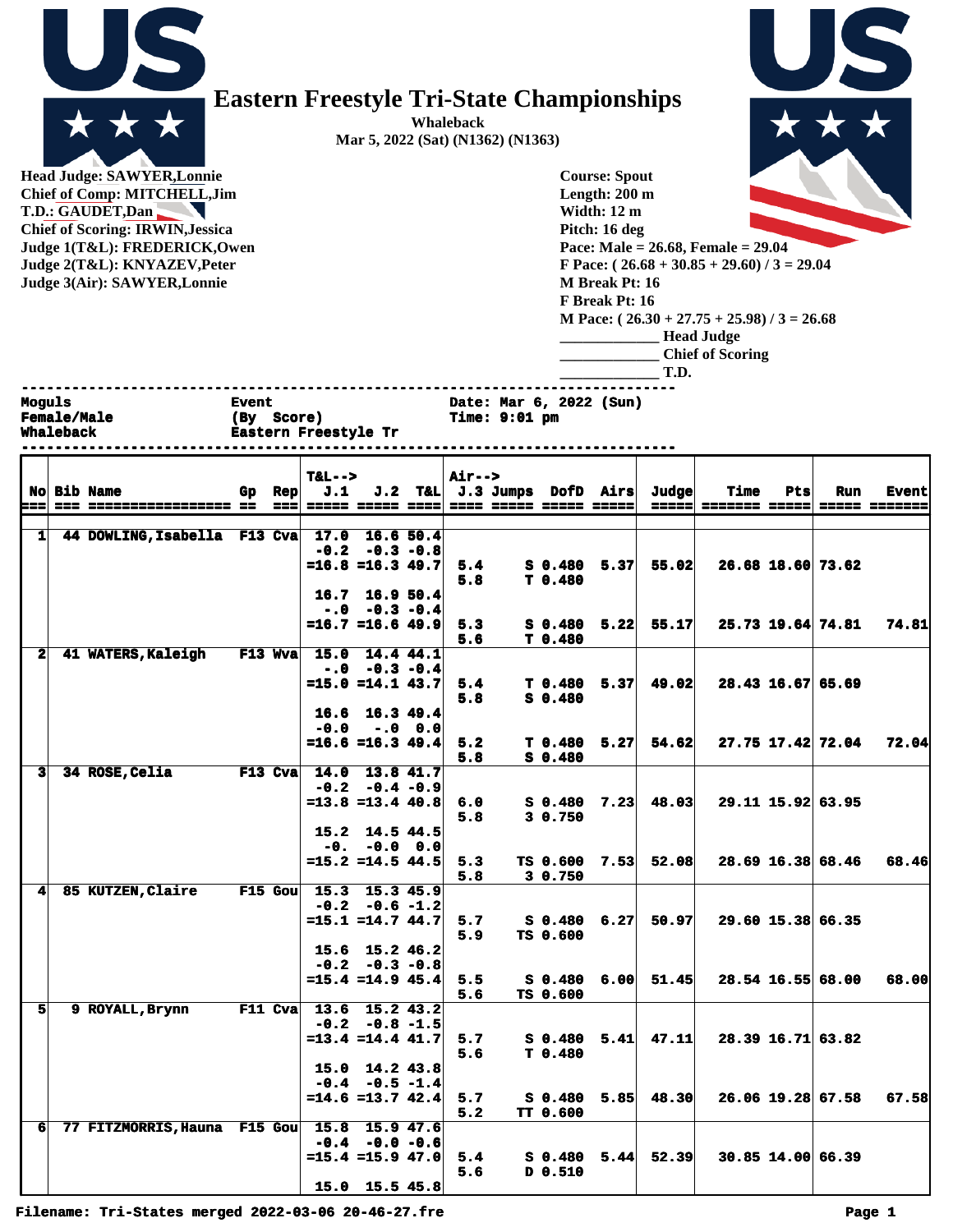|                 |                                             |     |            | $T&L-->$                                      |                                            |           | <b>Air--&gt;</b> |                                 |      |                                  |               |     |                        |               |
|-----------------|---------------------------------------------|-----|------------|-----------------------------------------------|--------------------------------------------|-----------|------------------|---------------------------------|------|----------------------------------|---------------|-----|------------------------|---------------|
|                 | <b>No Bib Name</b>                          | Gp. | <b>Rep</b> | J.1                                           |                                            |           |                  | $J.2$ T&L $J.3$ Jumps DofD Airs |      | Judge                            | <b>Time</b>   | Pts | Run                    | <b>Event</b>  |
| ===             |                                             |     |            | ===  ===== ===== ====  ==== ===== ===== ===== |                                            |           |                  |                                 |      | $=$ $=$ $=$ $=$ $=$ $\mid$       | ======= ===== |     |                        | ===== ======= |
|                 |                                             |     |            |                                               | $-0.2 -0.7 -1.3$<br>$=14.8$ $=14.8$ $44.4$ |           | 5.3              | $S_0.480$                       |      | 49.49                            |               |     |                        |               |
|                 |                                             |     |            |                                               |                                            |           | 5.0              | D 0.510                         | 5.09 |                                  |               |     | 29.76 15.20 64.69      | 66.39         |
| 7               | 36 BRYANT, Sage                             |     | $F13$ Cva  |                                               | 13.0 13.1 39.2                             |           |                  |                                 |      |                                  |               |     |                        |               |
|                 |                                             |     |            |                                               | $-0.0 - 0.8 - 1.2$                         |           |                  |                                 |      |                                  |               |     |                        |               |
|                 |                                             |     |            |                                               | $= 13.0 = 12.3$ 37.9                       |           | 5.8              |                                 |      | $S$ 0.480 6.28 44.23             |               |     | 27.58 17.60 61.83      |               |
|                 |                                             |     |            |                                               |                                            |           | 7.3              | T 0.480                         |      |                                  |               |     |                        |               |
|                 |                                             |     |            |                                               | 15.0 14.2 43.8                             |           |                  |                                 |      |                                  |               |     |                        |               |
|                 |                                             |     |            |                                               | $-0.4 - 0.4 - 1.2$                         |           |                  |                                 |      |                                  |               |     |                        |               |
|                 |                                             |     |            |                                               | $=14.6$ =13.8 42.6                         |           | 5.4              | S 0.480                         |      | $5.83 \mid 48.43$                |               |     | 27.96 17.19 65.62      | 65.62         |
| 8               | 78 PELLERIN, Abigail F15 Cva 13.8           |     |            |                                               |                                            | 14.1 41.8 | 5.4              | <b>TT 0.600</b>                 |      |                                  |               |     |                        |               |
|                 |                                             |     |            | $-0.5$                                        | $-.0 - 0.8$                                |           |                  |                                 |      |                                  |               |     |                        |               |
|                 |                                             |     |            |                                               | $=13.3$ $=14.1$ $41.1$                     |           | 5.1              | TS 0.600                        |      | $5.59$ 46.69                     |               |     | 29.96 14.98 61.67      |               |
|                 |                                             |     |            |                                               |                                            |           | 5.5              | N 0.460                         |      |                                  |               |     |                        |               |
|                 |                                             |     |            |                                               | $14.5$ 15.2 44.5                           |           |                  |                                 |      |                                  |               |     |                        |               |
|                 |                                             |     |            |                                               | $-0.6 - 0.4 - 1.5$                         |           |                  |                                 |      |                                  |               |     |                        |               |
|                 |                                             |     |            |                                               | $=13.9$ $=14.8$ $43.0$                     |           | 5.1              | TS 0.600                        |      | $6.27 \mid 49.32 \mid$           |               |     | $29.70$ 15.27 64.59    | 64.59         |
| $\mathbf{9}$    | 81 SMITH, Jocelyn                           |     |            | F15 Lon $13.0$ 14.1 40.7                      |                                            |           | 6.3              | D 0.510                         |      |                                  |               |     |                        |               |
|                 |                                             |     |            |                                               | $-0.2 -0.5 -1.0$                           |           |                  |                                 |      |                                  |               |     |                        |               |
|                 |                                             |     |            |                                               | $= 12.8 = 13.6$ 39.6                       |           | 6.2              |                                 |      | $D$ 0.510 6.34 45.94             |               |     | 28.82 16.24 62.18      |               |
|                 |                                             |     |            |                                               |                                            |           | 5.3              | TS 0.600                        |      |                                  |               |     |                        |               |
|                 |                                             |     |            |                                               | 13.8 14.2 42.0                             |           |                  |                                 |      |                                  |               |     |                        |               |
|                 |                                             |     |            |                                               | $-0.3 -0.4 -1.0$                           |           |                  |                                 |      |                                  |               |     |                        |               |
|                 |                                             |     |            |                                               | $= 13.5 = 13.840.9$                        |           | 5.4              |                                 |      | $D$ 0.510 6.29 47.24             |               |     | 28.67 16.40 63.64      | 63.64         |
| 10              | 7 WIERNUSZ, Harper                          |     |            | F11 Lon $13.3$ 14.5 41.7                      |                                            |           | 5.9              | TS 0.600                        |      |                                  |               |     |                        |               |
|                 |                                             |     |            |                                               | $-0.3 - 0.6 - 1.3$                         |           |                  |                                 |      |                                  |               |     |                        |               |
|                 |                                             |     |            |                                               | $=13.0$ =13.9 40.3                         |           | 6.9              |                                 |      | $S$ 0.480 6.98 47.33             |               |     | 30.97 13.87 61.20      |               |
|                 |                                             |     |            |                                               |                                            |           | 7.2              | D 0.510                         |      |                                  |               |     |                        |               |
|                 |                                             |     |            |                                               | $14.0$ 14.6 42.9                           |           |                  |                                 |      |                                  |               |     |                        |               |
|                 |                                             |     |            |                                               | $-.0$ $-0.0$ $0.0$                         |           |                  |                                 |      |                                  |               |     |                        |               |
|                 |                                             |     |            |                                               | $=14.0$ $=14.6$ $42.9$                     |           | 5.7              |                                 |      | $\bf{5}$ 0.480 $\bf{5.63}$ 48.53 |               |     | $30.45$ 14.44 62.97    | 62.97         |
| 11              | 33 CIANCHETTE, Anna                         |     | $F13$ Cva  | 13.0                                          | 13.6 39.9                                  |           | 5.7              | D 0.510                         |      |                                  |               |     |                        |               |
|                 |                                             |     |            |                                               | $-0.3 -1.0 -2.0$                           |           |                  |                                 |      |                                  |               |     |                        |               |
|                 |                                             |     |            |                                               | $=12.7$ =12.6 37.9                         |           | 5.3              | T <sub>0.480</sub>              |      | $5.42 \mid 43.37 \mid$           |               |     | 33.61 10.96 54.33      |               |
|                 |                                             |     |            |                                               |                                            |           | 6.0              | $S$ 0.480                       |      |                                  |               |     |                        |               |
|                 |                                             |     |            |                                               | 15.7 16.2 47.8                             |           |                  |                                 |      |                                  |               |     |                        |               |
|                 |                                             |     |            |                                               | $-0.4 -0.7 -1.7$                           |           |                  |                                 |      |                                  |               |     |                        |               |
|                 |                                             |     |            |                                               | $=15.3$ =15.5 46.2                         |           | 5.0<br>5.7       | T 0.480<br>$S$ 0.480            |      | $5.13$ $51.33$                   |               |     | $33.16$ 11.46 62.79    | 62.79         |
| 12              | 6 CARROLL, Ayla                             |     |            | F11 Cro 15.0 15.5 45.8                        |                                            |           |                  |                                 |      |                                  |               |     |                        |               |
|                 |                                             |     |            |                                               | $-0.3 -0.7 -1.5$                           |           |                  |                                 |      |                                  |               |     |                        |               |
|                 |                                             |     |            |                                               | $=14.7$ $=14.8$ $44.3$                     |           | 5.3              |                                 |      | $T$ 0.480 5.42 49.67             |               |     | 31.78 12.98 62.65      |               |
|                 |                                             |     |            |                                               |                                            |           | 6.0              | $S$ 0.480                       |      |                                  |               |     |                        |               |
|                 |                                             |     |            |                                               | 13.3 14.1 41.1                             |           |                  |                                 |      |                                  |               |     |                        |               |
|                 |                                             |     |            | $-.0$                                         |                                            | $-.0 0.0$ |                  |                                 |      |                                  |               |     |                        |               |
|                 |                                             |     |            |                                               | $=13.3$ $=14.1$ $41.1$                     |           | 5.5              |                                 |      | N 0.460 5.12 46.22               |               |     | 32.13 12.59 58.81      | 62.65         |
|                 | 13 107 ACKERMAN, Kelsey                     |     |            | F15 Lon $14.2$ 14.1 42.4                      |                                            |           | 5.4              | $S$ 0.480                       |      |                                  |               |     |                        |               |
|                 |                                             |     |            |                                               | $-0.2 -0.7 -1.3$                           |           |                  |                                 |      |                                  |               |     |                        |               |
|                 |                                             |     |            |                                               | $=14.0$ =13.4 41.1                         |           | 5.6              |                                 |      | $S$ 0.480 5.63 46.73             |               |     | 29.67 15.30 62.03      |               |
|                 |                                             |     |            |                                               |                                            |           | 5.8              | D 0.510                         |      |                                  |               |     |                        |               |
|                 |                                             |     |            |                                               | 13.0 13.8 40.2                             |           |                  |                                 |      |                                  |               |     |                        |               |
|                 |                                             |     |            |                                               | $-.0$ $-0.2$ $-0.3$                        |           |                  |                                 |      |                                  |               |     |                        |               |
|                 |                                             |     |            |                                               | $= 13.0 = 13.6$ 39.9                       |           | 5.9<br>6.0       | S 0.480<br>D 0.510              |      | $5.89$ 45.79                     |               |     | $28.66$ 16.41 62.20    | 62.20         |
| 14              | 35 FLYNN, Molly                             |     |            | $F13$ Lon $13.6$                              | 14.542.2                                   |           |                  |                                 |      |                                  |               |     |                        |               |
|                 |                                             |     |            |                                               | $-0.5 -1.9 -3.6$                           |           |                  |                                 |      |                                  |               |     |                        |               |
|                 |                                             |     |            |                                               | $=13.1$ $=12.6$ 38.5                       |           | 4.8              | 3 0.750                         |      | $6.96$ 45.51                     |               |     | 30.26 14.65 60.16      |               |
|                 |                                             |     |            |                                               |                                            |           | 7.0              | S 0.480                         |      |                                  |               |     |                        |               |
|                 |                                             |     |            |                                               | 13.4 14.2 41.4                             |           |                  |                                 |      |                                  |               |     |                        |               |
|                 |                                             |     |            |                                               | $-7.6 - 7.6 - 22.8$                        |           |                  |                                 |      |                                  |               |     |                        |               |
|                 |                                             |     |            |                                               | $=5.8$ =6.6 18.6                           |           | 2.5              |                                 |      | $3 \t0.750 \t5.41 \t24.01$       |               |     | $35.36$ $9.03$ $33.04$ | 60.16         |
| 15 <sub>l</sub> | 42 SCANLON, Cody Ann F13 Gou 13.4 14.6 42.0 |     |            |                                               |                                            |           | 5.9              | TS 0.600                        |      |                                  |               |     |                        |               |
|                 |                                             |     |            |                                               | $-0.6 -0.9 -2.3$                           |           |                  |                                 |      |                                  |               |     |                        |               |
|                 |                                             |     |            |                                               |                                            |           |                  |                                 |      |                                  |               |     |                        |               |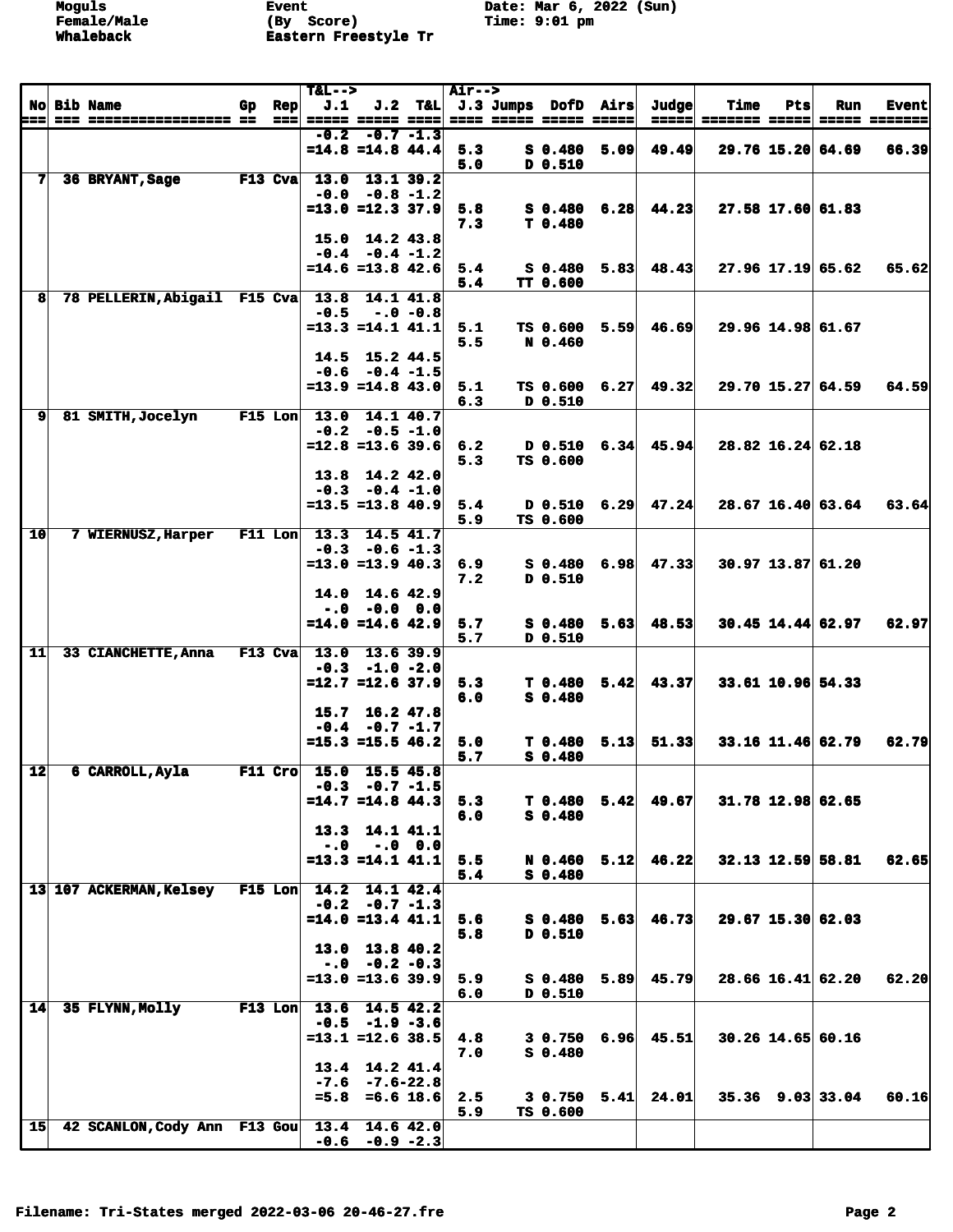|                 |                               |     |                   | $T&L-->$                 |                                           |                 | <b>Air--&gt;</b> |                                      |      |                      |                      |     |                    |               |
|-----------------|-------------------------------|-----|-------------------|--------------------------|-------------------------------------------|-----------------|------------------|--------------------------------------|------|----------------------|----------------------|-----|--------------------|---------------|
|                 | <b>No Bib Name</b>            | Gp. | <b>Rep</b>        | J.1                      |                                           |                 |                  | J.2 T&L J.3 Jumps DofD Airs          |      | Judge                | <b>Time</b>          | Pts | Run                | <b>Event</b>  |
| ===             | === ================== ==     |     | $=$ $=$ $=$ $\pm$ |                          | ===== ===== ==== <br>$= 12.8 = 13.7$ 39.8 |                 | 5.5              | ==== ===== ===== =====<br>N 0.460    | 5.26 | 45.01                | =====  ======= ===== |     | 33.26 11.34 56.35  | ===== ======= |
|                 |                               |     |                   |                          |                                           |                 | 5.7              | $S$ 0.480                            |      |                      |                      |     |                    |               |
|                 |                               |     |                   |                          | 13.3 15.1 42.6                            |                 |                  |                                      |      |                      |                      |     |                    |               |
|                 |                               |     |                   |                          | $-0.2 -0.3 -0.8$                          |                 |                  |                                      |      |                      |                      |     |                    |               |
|                 |                               |     |                   |                          | $=13.1$ $=14.8$ $41.8$                    |                 | 5.3              | $S$ 0.480 5.29                       |      | 47.14                |                      |     | 31.92 12.82 59.96  | <b>59.96</b>  |
|                 |                               |     |                   |                          |                                           |                 | 5.4              | D 0.510                              |      |                      |                      |     |                    |               |
| 16              | 80 DUNN, Sage                 |     | $F15$ Cva         | 13.8                     |                                           | 14.6 42.6       |                  |                                      |      |                      |                      |     |                    |               |
|                 |                               |     |                   |                          | $-0.6 -0.5 -1.7$                          |                 |                  |                                      |      |                      |                      |     |                    |               |
|                 |                               |     |                   |                          | $=13.2$ $=14.1$ $41.0$                    |                 | 5.4<br>5.3       | $S$ 0.480 5.13<br>T 0.480            |      | 46.08                |                      |     | 31.54 13.24 59.32  |               |
|                 |                               |     |                   |                          | $14.0$ $14.2$ $42.3$                      |                 |                  |                                      |      |                      |                      |     |                    |               |
|                 |                               |     |                   |                          | $-2.1 -1.7 -5.7$                          |                 |                  |                                      |      |                      |                      |     |                    |               |
|                 |                               |     |                   |                          | $=11.9$ =12.5 36.6                        |                 | 5.6              | $S_0.480$                            | 6.65 | 43.25                |                      |     | 29.72 15.25 58.50  | 59.32         |
|                 |                               |     |                   |                          |                                           |                 | 5.3              | 3 0.750                              |      |                      |                      |     |                    |               |
| 17              | 82 DELSESTO, Amelia           |     | $F15$ Gou         |                          | $13.8$ 14.2 42.0                          |                 |                  |                                      |      |                      |                      |     |                    |               |
|                 |                               |     |                   |                          | $-0.6 -0.9 -2.3$                          |                 |                  |                                      |      |                      |                      |     |                    |               |
|                 |                               |     |                   |                          | $= 13.2 = 13.3$ 39.8                      |                 | 5.3<br>5.5       | $T$ 0.480 5.18<br>$S_0.480$          |      | 44.93                |                      |     | 30.55 14.33 59.26  |               |
|                 |                               |     |                   |                          | 13.3 13.6 40.3                            |                 |                  |                                      |      |                      |                      |     |                    |               |
|                 |                               |     |                   |                          | $-0.3 - 0.5 - 1.2$                        |                 |                  |                                      |      |                      |                      |     |                    |               |
|                 |                               |     |                   |                          | $=13.0$ $=13.1$ $39.2$                    |                 | 5.2              | $T$ 0.480 5.37                       |      | 44.52                |                      |     | 30.37 14.53 59.05  | 59.26         |
|                 |                               |     |                   |                          |                                           |                 | 6.0              | $S$ 0.480                            |      |                      |                      |     |                    |               |
| 18              | 84 MARCHAND, Annabell F15 Gou |     |                   |                          | 15.0 15.3 45.5                            |                 |                  |                                      |      |                      |                      |     |                    |               |
|                 |                               |     |                   |                          | $-0.0 - 0.2 - 0.3$                        |                 |                  |                                      |      |                      |                      |     |                    |               |
|                 |                               |     |                   |                          | $=15.0$ =15.1 45.2                        |                 | 5.3<br>5.4       | S 0.480<br>T <sub>0.480</sub>        | 5.13 | 50.28                |                      |     | 36.81 7.43 57.71   |               |
|                 |                               |     |                   |                          | 13.8 13.8 41.4                            |                 |                  |                                      |      |                      |                      |     |                    |               |
|                 |                               |     |                   |                          | $-1.6 -1.6 -4.8$                          |                 |                  |                                      |      |                      |                      |     |                    |               |
|                 |                               |     |                   |                          | $=12.2$ $=12.2$ 36.6                      |                 | 5.2              |                                      |      | $S$ 0.480 5.03 41.63 |                      |     | $35.99$ 8.34 49.97 | 57.71         |
|                 |                               |     |                   |                          |                                           |                 | 5.3              | T <sub>0.480</sub>                   |      |                      |                      |     |                    |               |
| 19              | 83 GROCKI, Maeve              |     | F15 Gsr           | 13.6                     |                                           | 13.5 40.7       |                  |                                      |      |                      |                      |     |                    |               |
|                 |                               |     |                   | $-.0$                    | $-.0 \t0.0$                               |                 |                  |                                      |      |                      |                      |     |                    |               |
|                 |                               |     |                   |                          | $= 13.6 = 13.5 40.7$                      |                 | 5.6<br>5.8       | $S$ 0.480 5.46<br>T <sub>0.480</sub> |      | 46.11                |                      |     | 33.44 11.15 57.26  |               |
|                 |                               |     |                   |                          | $14.7$ 13.6 42.4                          |                 |                  |                                      |      |                      |                      |     |                    |               |
|                 |                               |     |                   |                          | $-4.3 -5.0 - 14.0$                        |                 |                  |                                      |      |                      |                      |     |                    |               |
|                 |                               |     |                   |                          | $=10.4$ =8.6 28.5                         |                 | 5.5              | $S_0.480$                            | 5.13 | 33.63                |                      |     | 34.25 10.25 43.88  | 57.26         |
|                 |                               |     |                   |                          |                                           |                 | 5.2              | T 0.480                              |      |                      |                      |     |                    |               |
| 20              | 38 DIAMANTOPOULOS, El F13 Lon |     |                   | 14.0                     | 14.7 43.0                                 |                 |                  |                                      |      |                      |                      |     |                    |               |
|                 |                               |     |                   |                          | $-0.6 -0.8 -2.1$<br>$= 13.4 = 13.9 40.9$  |                 | 4.9              | T 0.480 4.99                         |      | 45.94                |                      |     | 34.03 10.50 56.44  |               |
|                 |                               |     |                   |                          |                                           |                 | 5.5              | $S$ 0.480                            |      |                      |                      |     |                    |               |
|                 |                               |     |                   |                          | 13.0 12.4 38.1                            |                 |                  |                                      |      |                      |                      |     |                    |               |
|                 |                               |     |                   |                          | $-6.4 - 6.5 - 19.4$                       |                 |                  |                                      |      |                      |                      |     |                    |               |
|                 |                               |     |                   |                          | $=6.6$ $=5.9$ 18.8                        |                 | 4.9              | T <sub>0.480</sub>                   | 5.03 | 23.78                |                      |     | $37.84$ 6.30 30.08 | 56.44         |
|                 |                               |     |                   |                          |                                           |                 | 5.6              | $S$ 0.480                            |      |                      |                      |     |                    |               |
| $\overline{21}$ | 45 CARRIERE, Dani             |     | $F13$ Wbk         |                          | $12.0$ 13.6 38.4                          |                 |                  |                                      |      |                      |                      |     |                    |               |
|                 |                               |     |                   |                          | $-0.4 - 0.9 - 2.0$<br>$=11.6$ =12.7 36.4  |                 | 5.7              | $S$ 0.480 6.70                       |      | 43.15                |                      |     | 33.72 10.84 53.99  |               |
|                 |                               |     |                   |                          |                                           |                 | 5.3              | 30.750                               |      |                      |                      |     |                    |               |
|                 |                               |     |                   |                          | $13.7$ 13.6 40.9                          |                 |                  |                                      |      |                      |                      |     |                    |               |
|                 |                               |     |                   |                          | $-0.4 -1.0 -2.1$                          |                 |                  |                                      |      |                      |                      |     |                    |               |
|                 |                               |     |                   |                          | $=13.3$ =12.6 38.8                        |                 | 5.2              | $S$ 0.480 6.31                       |      | 45.16                |                      |     | $34.53$ 9.95 55.11 | 55.11         |
|                 |                               |     |                   |                          |                                           |                 | 5.1              | 3 0.750                              |      |                      |                      |     |                    |               |
| 22              | 37 O'NEILL, Cara              |     | $F13$ Wva         |                          | 12.2 13.8 39.0<br>$-0.2 - 0.5 - 1.0$      |                 |                  |                                      |      |                      |                      |     |                    |               |
|                 |                               |     |                   |                          | $=12.0$ =13.3 38.0                        |                 | 5.5              | $S$ 0.480 5.23                       |      | 43.18                |                      |     | 33.25 11.36 54.54  |               |
|                 |                               |     |                   |                          |                                           |                 | 5.4              | T 0.480                              |      |                      |                      |     |                    |               |
|                 |                               |     |                   |                          | 13.2 12.8 39.0                            |                 |                  |                                      |      |                      |                      |     |                    |               |
|                 |                               |     |                   |                          | $-0.5 -0.6 -1.7$                          |                 |                  |                                      |      |                      |                      |     |                    |               |
|                 |                               |     |                   |                          | $=12.7$ $=12.2$ 37.3                      |                 | 5.0              | $S$ 0.480 4.84                       |      | 42.19                |                      |     | 33.32 11.28 53.47  | 54.54         |
|                 |                               |     |                   |                          |                                           |                 | 5.1              | T 0.480                              |      |                      |                      |     |                    |               |
| 23              | 46 IRWIN, Adelyn              |     | $F13$ Wbk         | 0.1                      |                                           | $0.1 \quad 0.3$ | 5.3<br>1.7       | S 0.480<br>K 0.510                   | 3.40 | 3.70                 | (none)               |     | 3.70               |               |
|                 |                               |     |                   |                          | $13.0$ $13.2$ $39.3$                      |                 |                  |                                      |      |                      |                      |     |                    |               |
|                 |                               |     |                   |                          | $-0.7 -0.3 -1.5$                          |                 |                  |                                      |      |                      |                      |     |                    |               |
|                 |                               |     |                   |                          | $=12.3$ =12.9 37.8                        |                 | 5.2              | $T$ 0.480 5.27                       |      | 43.07                |                      |     | 33.16 11.46 54.53  | 54.53         |
|                 |                               |     |                   |                          |                                           |                 | 5.8              | $S$ 0.480                            |      |                      |                      |     |                    |               |
|                 | 24 122 KELLEY, Amelia         |     |                   | F11 Lon $12.8$ 12.8 38.4 |                                           |                 |                  |                                      |      |                      |                      |     |                    |               |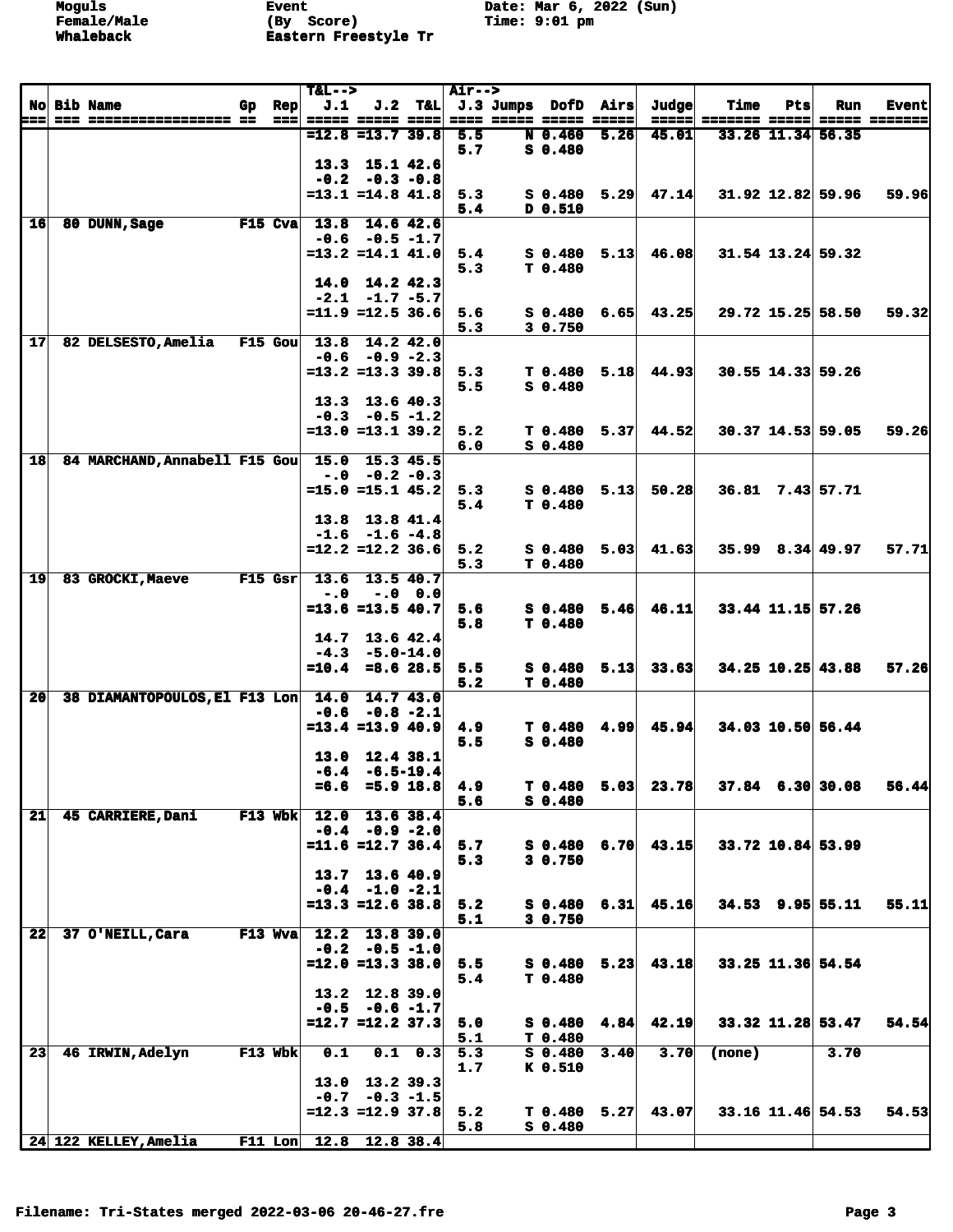| J.2 T&L J.3 Jumps DofD Airs<br><b>No Bib Name</b><br>Gp Rep<br>==== ===== ===== =====<br>=====  ======= ===== <br><b>===== ======</b><br>$-8.1 - 24.0$<br>$-7.9$<br>$=4.9$ $=4.7$ $14.4$<br>$T$ 0.480 5.22<br>19.62<br>5.2<br>19.62<br>49.27<br>$S$ 0.480<br>5.7<br>12.7 37.8<br>12.5<br>$-0.2 -0.2 -0.6$<br>$=12.3$ =12.5 37.2<br>$5.17 \mid 42.37 \mid$<br>5.1<br>T 0.480<br>$33.56$ 11.01 53.38<br>5.7<br>$S$ 0.480<br>25<br>12.8<br>13.7 39.8<br>13 HENSON, Anna<br>$F11$ Cro<br>$-0.5 -0.6 -1.7$<br>$=12.3$ $=13.1$ $38.1$<br>5.3<br>T <sub>0.480</sub><br>$5.18$ 43.28<br>34.88 9.56 52.84<br>$S$ 0.480<br>5.5<br>13.0 14.1 40.7<br>$-0.4 - 0.3 - 1.0$<br>$=12.6$ =13.8 39.6<br>44.68<br>38.56 5.50 50.18<br>5.1<br>$T$ 0.480 5.08<br>$S$ 0.480<br>5.5<br>$F11$ Lon<br>12.0<br>26<br>11 COTHEY, Elsie<br>12.6 36.9<br>$-0.5 -0.7 -1.8$<br>$= 11.5 = 11.9$ 35.1<br>39.98<br>$35.67$ 8.69 48.67<br>5.0<br>$S$ 0.480 4.88<br>5.4<br>N 0.460<br>13.0 13.7 40.0<br>$-0.4$ $-1.3$ $-2.6$<br>$=12.6$ =12.4 37.5<br>$5.22 \mid 42.72 \mid$<br>$34.53$ 9.95 52.67<br>T 0.480<br>5.3<br>$S$ 0.480<br>5.6<br>27<br>39 MERHIGE, Anne<br>$F13$ Gou<br>12.9<br>13.4 39.5<br>$-0.4 - 0.6 - 1.5$<br>$=12.5$ =12.8 38.0<br>5.29<br>43.24<br>$S_0.480$<br>$36.21$ 8.09 51.33<br>5.1<br>D 0.510<br>5.6<br>12.5 12.2 37.0<br>$-7.6 - 7.6 - 22.8$<br>$= 4.9$<br>$= 4.6$ 14.3<br>5.14<br>19.39<br>$40.53$ $3.33$ $22.72$<br>5.2<br>S 0.480<br>5.2<br>D 0.510<br>28<br>12 RIOTTE, Penelope<br>$F11$ Cva<br>13.9 12.8 40.1<br>$-2.0 -2.1 -6.1$<br>$=11.9$ =10.7 33.9<br>39.20<br>38.11 6.00 45.20<br>5.6<br>N 0.460 5.30<br>$S$ 0.480<br>5.7<br>13.0 12.5 38.3<br>$-0.3 -0.7 -1.5$<br>$=12.7$ =11.8 36.8<br>$36.60$ 7.66 49.43<br>41.77<br>5.3<br>N 0.460 5.02<br>5.4<br>$S_0.480$<br>13.3<br>29<br>$F13$ Lon<br>43 GOULD, Avery<br>13.1 39.6<br>$-5.0 - 5.2 - 15.3$<br>$= 8.3$<br>$=7.9$ 24.3<br>5.32<br>29.62<br>30.03 14.90 44.52<br>5.3<br>T 0.480<br>$S$ 0.480<br>5.8<br>11.5 11.5 34.5<br>$-1.0$ $-1.8$ $-4.2$<br>$=10.5$ =9.7 30.3<br>5.3<br>$T$ 0.480 5.46 35.76<br>33.41 11.18 46.94<br>$S$ 0.480<br>6.1<br>30<br>1 HEWITT, Lillian<br>$F09$ Cro<br>12.2<br>13.5 38.5<br>$-0.2 -0.7 -1.3$<br>$=12.0$ =12.8 37.2<br>41.80<br>4.60<br>$39.26$ 4.73 46.53<br>5.0<br>N 0.460<br>T 0.480<br>4.8<br>12.1<br>12.0 36.2<br>$-0.2 -0.4 -0.9$<br>$=11.9$ =11.6 35.3<br>N 0.460<br>4.79<br>40.04<br>44.07<br>40.04<br>5.0<br>5.2<br>T 0.480<br>2.44<br>F13 Wva<br>$D$ 0.510<br>2.74<br>2.74<br>31<br>40 SALLUM, Virginia<br>0.1<br>$0.1 \quad 0.3$<br>4.8<br>(none)<br>$\cdot$ 0<br>12.8 38.6<br>12.9<br>$-0.6$<br>$-0.9 -2.3$<br>$=12.3$ $=11.9$ 36.3<br>5.13<br>41.43<br>$40.31$ $3.58$ $45.01$<br>5.3<br>S 0.480<br>5.4<br>T 0.480<br>F11 Lon<br>31<br>10 PRESTON, Hazel<br>dns<br>$\overline{d}$ ns<br>dns<br>dns<br>dns<br>dns<br>12.9<br>12.8 38.6<br>$-0.6 - 0.9 - 2.3$<br>$=12.3$ $=11.9$ 36.3<br>$40.31$ $3.58$ $45.01$<br>$S$ 0.480 5.13<br>41.43<br>5.3<br>T 0.480<br>5.4<br>$16.5$ 16.3 49.2<br>92 KRAUS, Jack<br>M15 Cro<br>11 |  |  |  | $T&L-->$ |  | <b>Air--&gt;</b> |  |       |             |     |     |              |
|-------------------------------------------------------------------------------------------------------------------------------------------------------------------------------------------------------------------------------------------------------------------------------------------------------------------------------------------------------------------------------------------------------------------------------------------------------------------------------------------------------------------------------------------------------------------------------------------------------------------------------------------------------------------------------------------------------------------------------------------------------------------------------------------------------------------------------------------------------------------------------------------------------------------------------------------------------------------------------------------------------------------------------------------------------------------------------------------------------------------------------------------------------------------------------------------------------------------------------------------------------------------------------------------------------------------------------------------------------------------------------------------------------------------------------------------------------------------------------------------------------------------------------------------------------------------------------------------------------------------------------------------------------------------------------------------------------------------------------------------------------------------------------------------------------------------------------------------------------------------------------------------------------------------------------------------------------------------------------------------------------------------------------------------------------------------------------------------------------------------------------------------------------------------------------------------------------------------------------------------------------------------------------------------------------------------------------------------------------------------------------------------------------------------------------------------------------------------------------------------------------------------------------------------------------------------------------------------------------------------------------------------------------------------------------------------------------------------------------------------------------------------------------------------------------------------------------------------------------------------------------------------------------------------------------------------------------------------------------------------------------------------------|--|--|--|----------|--|------------------|--|-------|-------------|-----|-----|--------------|
|                                                                                                                                                                                                                                                                                                                                                                                                                                                                                                                                                                                                                                                                                                                                                                                                                                                                                                                                                                                                                                                                                                                                                                                                                                                                                                                                                                                                                                                                                                                                                                                                                                                                                                                                                                                                                                                                                                                                                                                                                                                                                                                                                                                                                                                                                                                                                                                                                                                                                                                                                                                                                                                                                                                                                                                                                                                                                                                                                                                                                         |  |  |  | J.1      |  |                  |  | Judge | <b>Time</b> | Pts | Run | <b>Event</b> |
|                                                                                                                                                                                                                                                                                                                                                                                                                                                                                                                                                                                                                                                                                                                                                                                                                                                                                                                                                                                                                                                                                                                                                                                                                                                                                                                                                                                                                                                                                                                                                                                                                                                                                                                                                                                                                                                                                                                                                                                                                                                                                                                                                                                                                                                                                                                                                                                                                                                                                                                                                                                                                                                                                                                                                                                                                                                                                                                                                                                                                         |  |  |  |          |  |                  |  |       |             |     |     |              |
|                                                                                                                                                                                                                                                                                                                                                                                                                                                                                                                                                                                                                                                                                                                                                                                                                                                                                                                                                                                                                                                                                                                                                                                                                                                                                                                                                                                                                                                                                                                                                                                                                                                                                                                                                                                                                                                                                                                                                                                                                                                                                                                                                                                                                                                                                                                                                                                                                                                                                                                                                                                                                                                                                                                                                                                                                                                                                                                                                                                                                         |  |  |  |          |  |                  |  |       |             |     |     |              |
| 53.38                                                                                                                                                                                                                                                                                                                                                                                                                                                                                                                                                                                                                                                                                                                                                                                                                                                                                                                                                                                                                                                                                                                                                                                                                                                                                                                                                                                                                                                                                                                                                                                                                                                                                                                                                                                                                                                                                                                                                                                                                                                                                                                                                                                                                                                                                                                                                                                                                                                                                                                                                                                                                                                                                                                                                                                                                                                                                                                                                                                                                   |  |  |  |          |  |                  |  |       |             |     |     |              |
|                                                                                                                                                                                                                                                                                                                                                                                                                                                                                                                                                                                                                                                                                                                                                                                                                                                                                                                                                                                                                                                                                                                                                                                                                                                                                                                                                                                                                                                                                                                                                                                                                                                                                                                                                                                                                                                                                                                                                                                                                                                                                                                                                                                                                                                                                                                                                                                                                                                                                                                                                                                                                                                                                                                                                                                                                                                                                                                                                                                                                         |  |  |  |          |  |                  |  |       |             |     |     |              |
|                                                                                                                                                                                                                                                                                                                                                                                                                                                                                                                                                                                                                                                                                                                                                                                                                                                                                                                                                                                                                                                                                                                                                                                                                                                                                                                                                                                                                                                                                                                                                                                                                                                                                                                                                                                                                                                                                                                                                                                                                                                                                                                                                                                                                                                                                                                                                                                                                                                                                                                                                                                                                                                                                                                                                                                                                                                                                                                                                                                                                         |  |  |  |          |  |                  |  |       |             |     |     |              |
|                                                                                                                                                                                                                                                                                                                                                                                                                                                                                                                                                                                                                                                                                                                                                                                                                                                                                                                                                                                                                                                                                                                                                                                                                                                                                                                                                                                                                                                                                                                                                                                                                                                                                                                                                                                                                                                                                                                                                                                                                                                                                                                                                                                                                                                                                                                                                                                                                                                                                                                                                                                                                                                                                                                                                                                                                                                                                                                                                                                                                         |  |  |  |          |  |                  |  |       |             |     |     |              |
|                                                                                                                                                                                                                                                                                                                                                                                                                                                                                                                                                                                                                                                                                                                                                                                                                                                                                                                                                                                                                                                                                                                                                                                                                                                                                                                                                                                                                                                                                                                                                                                                                                                                                                                                                                                                                                                                                                                                                                                                                                                                                                                                                                                                                                                                                                                                                                                                                                                                                                                                                                                                                                                                                                                                                                                                                                                                                                                                                                                                                         |  |  |  |          |  |                  |  |       |             |     |     |              |
|                                                                                                                                                                                                                                                                                                                                                                                                                                                                                                                                                                                                                                                                                                                                                                                                                                                                                                                                                                                                                                                                                                                                                                                                                                                                                                                                                                                                                                                                                                                                                                                                                                                                                                                                                                                                                                                                                                                                                                                                                                                                                                                                                                                                                                                                                                                                                                                                                                                                                                                                                                                                                                                                                                                                                                                                                                                                                                                                                                                                                         |  |  |  |          |  |                  |  |       |             |     |     |              |
|                                                                                                                                                                                                                                                                                                                                                                                                                                                                                                                                                                                                                                                                                                                                                                                                                                                                                                                                                                                                                                                                                                                                                                                                                                                                                                                                                                                                                                                                                                                                                                                                                                                                                                                                                                                                                                                                                                                                                                                                                                                                                                                                                                                                                                                                                                                                                                                                                                                                                                                                                                                                                                                                                                                                                                                                                                                                                                                                                                                                                         |  |  |  |          |  |                  |  |       |             |     |     |              |
|                                                                                                                                                                                                                                                                                                                                                                                                                                                                                                                                                                                                                                                                                                                                                                                                                                                                                                                                                                                                                                                                                                                                                                                                                                                                                                                                                                                                                                                                                                                                                                                                                                                                                                                                                                                                                                                                                                                                                                                                                                                                                                                                                                                                                                                                                                                                                                                                                                                                                                                                                                                                                                                                                                                                                                                                                                                                                                                                                                                                                         |  |  |  |          |  |                  |  |       |             |     |     |              |
| 52.84<br>52.67<br>51.33<br>49.43<br>46.94<br>46.53                                                                                                                                                                                                                                                                                                                                                                                                                                                                                                                                                                                                                                                                                                                                                                                                                                                                                                                                                                                                                                                                                                                                                                                                                                                                                                                                                                                                                                                                                                                                                                                                                                                                                                                                                                                                                                                                                                                                                                                                                                                                                                                                                                                                                                                                                                                                                                                                                                                                                                                                                                                                                                                                                                                                                                                                                                                                                                                                                                      |  |  |  |          |  |                  |  |       |             |     |     |              |
|                                                                                                                                                                                                                                                                                                                                                                                                                                                                                                                                                                                                                                                                                                                                                                                                                                                                                                                                                                                                                                                                                                                                                                                                                                                                                                                                                                                                                                                                                                                                                                                                                                                                                                                                                                                                                                                                                                                                                                                                                                                                                                                                                                                                                                                                                                                                                                                                                                                                                                                                                                                                                                                                                                                                                                                                                                                                                                                                                                                                                         |  |  |  |          |  |                  |  |       |             |     |     |              |
|                                                                                                                                                                                                                                                                                                                                                                                                                                                                                                                                                                                                                                                                                                                                                                                                                                                                                                                                                                                                                                                                                                                                                                                                                                                                                                                                                                                                                                                                                                                                                                                                                                                                                                                                                                                                                                                                                                                                                                                                                                                                                                                                                                                                                                                                                                                                                                                                                                                                                                                                                                                                                                                                                                                                                                                                                                                                                                                                                                                                                         |  |  |  |          |  |                  |  |       |             |     |     |              |
|                                                                                                                                                                                                                                                                                                                                                                                                                                                                                                                                                                                                                                                                                                                                                                                                                                                                                                                                                                                                                                                                                                                                                                                                                                                                                                                                                                                                                                                                                                                                                                                                                                                                                                                                                                                                                                                                                                                                                                                                                                                                                                                                                                                                                                                                                                                                                                                                                                                                                                                                                                                                                                                                                                                                                                                                                                                                                                                                                                                                                         |  |  |  |          |  |                  |  |       |             |     |     |              |
|                                                                                                                                                                                                                                                                                                                                                                                                                                                                                                                                                                                                                                                                                                                                                                                                                                                                                                                                                                                                                                                                                                                                                                                                                                                                                                                                                                                                                                                                                                                                                                                                                                                                                                                                                                                                                                                                                                                                                                                                                                                                                                                                                                                                                                                                                                                                                                                                                                                                                                                                                                                                                                                                                                                                                                                                                                                                                                                                                                                                                         |  |  |  |          |  |                  |  |       |             |     |     |              |
|                                                                                                                                                                                                                                                                                                                                                                                                                                                                                                                                                                                                                                                                                                                                                                                                                                                                                                                                                                                                                                                                                                                                                                                                                                                                                                                                                                                                                                                                                                                                                                                                                                                                                                                                                                                                                                                                                                                                                                                                                                                                                                                                                                                                                                                                                                                                                                                                                                                                                                                                                                                                                                                                                                                                                                                                                                                                                                                                                                                                                         |  |  |  |          |  |                  |  |       |             |     |     |              |
|                                                                                                                                                                                                                                                                                                                                                                                                                                                                                                                                                                                                                                                                                                                                                                                                                                                                                                                                                                                                                                                                                                                                                                                                                                                                                                                                                                                                                                                                                                                                                                                                                                                                                                                                                                                                                                                                                                                                                                                                                                                                                                                                                                                                                                                                                                                                                                                                                                                                                                                                                                                                                                                                                                                                                                                                                                                                                                                                                                                                                         |  |  |  |          |  |                  |  |       |             |     |     |              |
|                                                                                                                                                                                                                                                                                                                                                                                                                                                                                                                                                                                                                                                                                                                                                                                                                                                                                                                                                                                                                                                                                                                                                                                                                                                                                                                                                                                                                                                                                                                                                                                                                                                                                                                                                                                                                                                                                                                                                                                                                                                                                                                                                                                                                                                                                                                                                                                                                                                                                                                                                                                                                                                                                                                                                                                                                                                                                                                                                                                                                         |  |  |  |          |  |                  |  |       |             |     |     |              |
|                                                                                                                                                                                                                                                                                                                                                                                                                                                                                                                                                                                                                                                                                                                                                                                                                                                                                                                                                                                                                                                                                                                                                                                                                                                                                                                                                                                                                                                                                                                                                                                                                                                                                                                                                                                                                                                                                                                                                                                                                                                                                                                                                                                                                                                                                                                                                                                                                                                                                                                                                                                                                                                                                                                                                                                                                                                                                                                                                                                                                         |  |  |  |          |  |                  |  |       |             |     |     |              |
|                                                                                                                                                                                                                                                                                                                                                                                                                                                                                                                                                                                                                                                                                                                                                                                                                                                                                                                                                                                                                                                                                                                                                                                                                                                                                                                                                                                                                                                                                                                                                                                                                                                                                                                                                                                                                                                                                                                                                                                                                                                                                                                                                                                                                                                                                                                                                                                                                                                                                                                                                                                                                                                                                                                                                                                                                                                                                                                                                                                                                         |  |  |  |          |  |                  |  |       |             |     |     |              |
|                                                                                                                                                                                                                                                                                                                                                                                                                                                                                                                                                                                                                                                                                                                                                                                                                                                                                                                                                                                                                                                                                                                                                                                                                                                                                                                                                                                                                                                                                                                                                                                                                                                                                                                                                                                                                                                                                                                                                                                                                                                                                                                                                                                                                                                                                                                                                                                                                                                                                                                                                                                                                                                                                                                                                                                                                                                                                                                                                                                                                         |  |  |  |          |  |                  |  |       |             |     |     |              |
|                                                                                                                                                                                                                                                                                                                                                                                                                                                                                                                                                                                                                                                                                                                                                                                                                                                                                                                                                                                                                                                                                                                                                                                                                                                                                                                                                                                                                                                                                                                                                                                                                                                                                                                                                                                                                                                                                                                                                                                                                                                                                                                                                                                                                                                                                                                                                                                                                                                                                                                                                                                                                                                                                                                                                                                                                                                                                                                                                                                                                         |  |  |  |          |  |                  |  |       |             |     |     |              |
|                                                                                                                                                                                                                                                                                                                                                                                                                                                                                                                                                                                                                                                                                                                                                                                                                                                                                                                                                                                                                                                                                                                                                                                                                                                                                                                                                                                                                                                                                                                                                                                                                                                                                                                                                                                                                                                                                                                                                                                                                                                                                                                                                                                                                                                                                                                                                                                                                                                                                                                                                                                                                                                                                                                                                                                                                                                                                                                                                                                                                         |  |  |  |          |  |                  |  |       |             |     |     |              |
|                                                                                                                                                                                                                                                                                                                                                                                                                                                                                                                                                                                                                                                                                                                                                                                                                                                                                                                                                                                                                                                                                                                                                                                                                                                                                                                                                                                                                                                                                                                                                                                                                                                                                                                                                                                                                                                                                                                                                                                                                                                                                                                                                                                                                                                                                                                                                                                                                                                                                                                                                                                                                                                                                                                                                                                                                                                                                                                                                                                                                         |  |  |  |          |  |                  |  |       |             |     |     |              |
|                                                                                                                                                                                                                                                                                                                                                                                                                                                                                                                                                                                                                                                                                                                                                                                                                                                                                                                                                                                                                                                                                                                                                                                                                                                                                                                                                                                                                                                                                                                                                                                                                                                                                                                                                                                                                                                                                                                                                                                                                                                                                                                                                                                                                                                                                                                                                                                                                                                                                                                                                                                                                                                                                                                                                                                                                                                                                                                                                                                                                         |  |  |  |          |  |                  |  |       |             |     |     |              |
|                                                                                                                                                                                                                                                                                                                                                                                                                                                                                                                                                                                                                                                                                                                                                                                                                                                                                                                                                                                                                                                                                                                                                                                                                                                                                                                                                                                                                                                                                                                                                                                                                                                                                                                                                                                                                                                                                                                                                                                                                                                                                                                                                                                                                                                                                                                                                                                                                                                                                                                                                                                                                                                                                                                                                                                                                                                                                                                                                                                                                         |  |  |  |          |  |                  |  |       |             |     |     |              |
|                                                                                                                                                                                                                                                                                                                                                                                                                                                                                                                                                                                                                                                                                                                                                                                                                                                                                                                                                                                                                                                                                                                                                                                                                                                                                                                                                                                                                                                                                                                                                                                                                                                                                                                                                                                                                                                                                                                                                                                                                                                                                                                                                                                                                                                                                                                                                                                                                                                                                                                                                                                                                                                                                                                                                                                                                                                                                                                                                                                                                         |  |  |  |          |  |                  |  |       |             |     |     |              |
|                                                                                                                                                                                                                                                                                                                                                                                                                                                                                                                                                                                                                                                                                                                                                                                                                                                                                                                                                                                                                                                                                                                                                                                                                                                                                                                                                                                                                                                                                                                                                                                                                                                                                                                                                                                                                                                                                                                                                                                                                                                                                                                                                                                                                                                                                                                                                                                                                                                                                                                                                                                                                                                                                                                                                                                                                                                                                                                                                                                                                         |  |  |  |          |  |                  |  |       |             |     |     |              |
|                                                                                                                                                                                                                                                                                                                                                                                                                                                                                                                                                                                                                                                                                                                                                                                                                                                                                                                                                                                                                                                                                                                                                                                                                                                                                                                                                                                                                                                                                                                                                                                                                                                                                                                                                                                                                                                                                                                                                                                                                                                                                                                                                                                                                                                                                                                                                                                                                                                                                                                                                                                                                                                                                                                                                                                                                                                                                                                                                                                                                         |  |  |  |          |  |                  |  |       |             |     |     |              |
|                                                                                                                                                                                                                                                                                                                                                                                                                                                                                                                                                                                                                                                                                                                                                                                                                                                                                                                                                                                                                                                                                                                                                                                                                                                                                                                                                                                                                                                                                                                                                                                                                                                                                                                                                                                                                                                                                                                                                                                                                                                                                                                                                                                                                                                                                                                                                                                                                                                                                                                                                                                                                                                                                                                                                                                                                                                                                                                                                                                                                         |  |  |  |          |  |                  |  |       |             |     |     |              |
|                                                                                                                                                                                                                                                                                                                                                                                                                                                                                                                                                                                                                                                                                                                                                                                                                                                                                                                                                                                                                                                                                                                                                                                                                                                                                                                                                                                                                                                                                                                                                                                                                                                                                                                                                                                                                                                                                                                                                                                                                                                                                                                                                                                                                                                                                                                                                                                                                                                                                                                                                                                                                                                                                                                                                                                                                                                                                                                                                                                                                         |  |  |  |          |  |                  |  |       |             |     |     |              |
|                                                                                                                                                                                                                                                                                                                                                                                                                                                                                                                                                                                                                                                                                                                                                                                                                                                                                                                                                                                                                                                                                                                                                                                                                                                                                                                                                                                                                                                                                                                                                                                                                                                                                                                                                                                                                                                                                                                                                                                                                                                                                                                                                                                                                                                                                                                                                                                                                                                                                                                                                                                                                                                                                                                                                                                                                                                                                                                                                                                                                         |  |  |  |          |  |                  |  |       |             |     |     |              |
|                                                                                                                                                                                                                                                                                                                                                                                                                                                                                                                                                                                                                                                                                                                                                                                                                                                                                                                                                                                                                                                                                                                                                                                                                                                                                                                                                                                                                                                                                                                                                                                                                                                                                                                                                                                                                                                                                                                                                                                                                                                                                                                                                                                                                                                                                                                                                                                                                                                                                                                                                                                                                                                                                                                                                                                                                                                                                                                                                                                                                         |  |  |  |          |  |                  |  |       |             |     |     |              |
|                                                                                                                                                                                                                                                                                                                                                                                                                                                                                                                                                                                                                                                                                                                                                                                                                                                                                                                                                                                                                                                                                                                                                                                                                                                                                                                                                                                                                                                                                                                                                                                                                                                                                                                                                                                                                                                                                                                                                                                                                                                                                                                                                                                                                                                                                                                                                                                                                                                                                                                                                                                                                                                                                                                                                                                                                                                                                                                                                                                                                         |  |  |  |          |  |                  |  |       |             |     |     |              |
|                                                                                                                                                                                                                                                                                                                                                                                                                                                                                                                                                                                                                                                                                                                                                                                                                                                                                                                                                                                                                                                                                                                                                                                                                                                                                                                                                                                                                                                                                                                                                                                                                                                                                                                                                                                                                                                                                                                                                                                                                                                                                                                                                                                                                                                                                                                                                                                                                                                                                                                                                                                                                                                                                                                                                                                                                                                                                                                                                                                                                         |  |  |  |          |  |                  |  |       |             |     |     |              |
|                                                                                                                                                                                                                                                                                                                                                                                                                                                                                                                                                                                                                                                                                                                                                                                                                                                                                                                                                                                                                                                                                                                                                                                                                                                                                                                                                                                                                                                                                                                                                                                                                                                                                                                                                                                                                                                                                                                                                                                                                                                                                                                                                                                                                                                                                                                                                                                                                                                                                                                                                                                                                                                                                                                                                                                                                                                                                                                                                                                                                         |  |  |  |          |  |                  |  |       |             |     |     |              |
|                                                                                                                                                                                                                                                                                                                                                                                                                                                                                                                                                                                                                                                                                                                                                                                                                                                                                                                                                                                                                                                                                                                                                                                                                                                                                                                                                                                                                                                                                                                                                                                                                                                                                                                                                                                                                                                                                                                                                                                                                                                                                                                                                                                                                                                                                                                                                                                                                                                                                                                                                                                                                                                                                                                                                                                                                                                                                                                                                                                                                         |  |  |  |          |  |                  |  |       |             |     |     |              |
|                                                                                                                                                                                                                                                                                                                                                                                                                                                                                                                                                                                                                                                                                                                                                                                                                                                                                                                                                                                                                                                                                                                                                                                                                                                                                                                                                                                                                                                                                                                                                                                                                                                                                                                                                                                                                                                                                                                                                                                                                                                                                                                                                                                                                                                                                                                                                                                                                                                                                                                                                                                                                                                                                                                                                                                                                                                                                                                                                                                                                         |  |  |  |          |  |                  |  |       |             |     |     |              |
|                                                                                                                                                                                                                                                                                                                                                                                                                                                                                                                                                                                                                                                                                                                                                                                                                                                                                                                                                                                                                                                                                                                                                                                                                                                                                                                                                                                                                                                                                                                                                                                                                                                                                                                                                                                                                                                                                                                                                                                                                                                                                                                                                                                                                                                                                                                                                                                                                                                                                                                                                                                                                                                                                                                                                                                                                                                                                                                                                                                                                         |  |  |  |          |  |                  |  |       |             |     |     |              |
|                                                                                                                                                                                                                                                                                                                                                                                                                                                                                                                                                                                                                                                                                                                                                                                                                                                                                                                                                                                                                                                                                                                                                                                                                                                                                                                                                                                                                                                                                                                                                                                                                                                                                                                                                                                                                                                                                                                                                                                                                                                                                                                                                                                                                                                                                                                                                                                                                                                                                                                                                                                                                                                                                                                                                                                                                                                                                                                                                                                                                         |  |  |  |          |  |                  |  |       |             |     |     |              |
|                                                                                                                                                                                                                                                                                                                                                                                                                                                                                                                                                                                                                                                                                                                                                                                                                                                                                                                                                                                                                                                                                                                                                                                                                                                                                                                                                                                                                                                                                                                                                                                                                                                                                                                                                                                                                                                                                                                                                                                                                                                                                                                                                                                                                                                                                                                                                                                                                                                                                                                                                                                                                                                                                                                                                                                                                                                                                                                                                                                                                         |  |  |  |          |  |                  |  |       |             |     |     |              |
|                                                                                                                                                                                                                                                                                                                                                                                                                                                                                                                                                                                                                                                                                                                                                                                                                                                                                                                                                                                                                                                                                                                                                                                                                                                                                                                                                                                                                                                                                                                                                                                                                                                                                                                                                                                                                                                                                                                                                                                                                                                                                                                                                                                                                                                                                                                                                                                                                                                                                                                                                                                                                                                                                                                                                                                                                                                                                                                                                                                                                         |  |  |  |          |  |                  |  |       |             |     |     |              |
|                                                                                                                                                                                                                                                                                                                                                                                                                                                                                                                                                                                                                                                                                                                                                                                                                                                                                                                                                                                                                                                                                                                                                                                                                                                                                                                                                                                                                                                                                                                                                                                                                                                                                                                                                                                                                                                                                                                                                                                                                                                                                                                                                                                                                                                                                                                                                                                                                                                                                                                                                                                                                                                                                                                                                                                                                                                                                                                                                                                                                         |  |  |  |          |  |                  |  |       |             |     |     |              |
|                                                                                                                                                                                                                                                                                                                                                                                                                                                                                                                                                                                                                                                                                                                                                                                                                                                                                                                                                                                                                                                                                                                                                                                                                                                                                                                                                                                                                                                                                                                                                                                                                                                                                                                                                                                                                                                                                                                                                                                                                                                                                                                                                                                                                                                                                                                                                                                                                                                                                                                                                                                                                                                                                                                                                                                                                                                                                                                                                                                                                         |  |  |  |          |  |                  |  |       |             |     |     |              |
|                                                                                                                                                                                                                                                                                                                                                                                                                                                                                                                                                                                                                                                                                                                                                                                                                                                                                                                                                                                                                                                                                                                                                                                                                                                                                                                                                                                                                                                                                                                                                                                                                                                                                                                                                                                                                                                                                                                                                                                                                                                                                                                                                                                                                                                                                                                                                                                                                                                                                                                                                                                                                                                                                                                                                                                                                                                                                                                                                                                                                         |  |  |  |          |  |                  |  |       |             |     |     |              |
|                                                                                                                                                                                                                                                                                                                                                                                                                                                                                                                                                                                                                                                                                                                                                                                                                                                                                                                                                                                                                                                                                                                                                                                                                                                                                                                                                                                                                                                                                                                                                                                                                                                                                                                                                                                                                                                                                                                                                                                                                                                                                                                                                                                                                                                                                                                                                                                                                                                                                                                                                                                                                                                                                                                                                                                                                                                                                                                                                                                                                         |  |  |  |          |  |                  |  |       |             |     |     |              |
|                                                                                                                                                                                                                                                                                                                                                                                                                                                                                                                                                                                                                                                                                                                                                                                                                                                                                                                                                                                                                                                                                                                                                                                                                                                                                                                                                                                                                                                                                                                                                                                                                                                                                                                                                                                                                                                                                                                                                                                                                                                                                                                                                                                                                                                                                                                                                                                                                                                                                                                                                                                                                                                                                                                                                                                                                                                                                                                                                                                                                         |  |  |  |          |  |                  |  |       |             |     |     |              |
|                                                                                                                                                                                                                                                                                                                                                                                                                                                                                                                                                                                                                                                                                                                                                                                                                                                                                                                                                                                                                                                                                                                                                                                                                                                                                                                                                                                                                                                                                                                                                                                                                                                                                                                                                                                                                                                                                                                                                                                                                                                                                                                                                                                                                                                                                                                                                                                                                                                                                                                                                                                                                                                                                                                                                                                                                                                                                                                                                                                                                         |  |  |  |          |  |                  |  |       |             |     |     |              |
|                                                                                                                                                                                                                                                                                                                                                                                                                                                                                                                                                                                                                                                                                                                                                                                                                                                                                                                                                                                                                                                                                                                                                                                                                                                                                                                                                                                                                                                                                                                                                                                                                                                                                                                                                                                                                                                                                                                                                                                                                                                                                                                                                                                                                                                                                                                                                                                                                                                                                                                                                                                                                                                                                                                                                                                                                                                                                                                                                                                                                         |  |  |  |          |  |                  |  |       |             |     |     |              |
|                                                                                                                                                                                                                                                                                                                                                                                                                                                                                                                                                                                                                                                                                                                                                                                                                                                                                                                                                                                                                                                                                                                                                                                                                                                                                                                                                                                                                                                                                                                                                                                                                                                                                                                                                                                                                                                                                                                                                                                                                                                                                                                                                                                                                                                                                                                                                                                                                                                                                                                                                                                                                                                                                                                                                                                                                                                                                                                                                                                                                         |  |  |  |          |  |                  |  |       |             |     |     |              |
|                                                                                                                                                                                                                                                                                                                                                                                                                                                                                                                                                                                                                                                                                                                                                                                                                                                                                                                                                                                                                                                                                                                                                                                                                                                                                                                                                                                                                                                                                                                                                                                                                                                                                                                                                                                                                                                                                                                                                                                                                                                                                                                                                                                                                                                                                                                                                                                                                                                                                                                                                                                                                                                                                                                                                                                                                                                                                                                                                                                                                         |  |  |  |          |  |                  |  |       |             |     |     |              |
|                                                                                                                                                                                                                                                                                                                                                                                                                                                                                                                                                                                                                                                                                                                                                                                                                                                                                                                                                                                                                                                                                                                                                                                                                                                                                                                                                                                                                                                                                                                                                                                                                                                                                                                                                                                                                                                                                                                                                                                                                                                                                                                                                                                                                                                                                                                                                                                                                                                                                                                                                                                                                                                                                                                                                                                                                                                                                                                                                                                                                         |  |  |  |          |  |                  |  |       |             |     |     |              |
|                                                                                                                                                                                                                                                                                                                                                                                                                                                                                                                                                                                                                                                                                                                                                                                                                                                                                                                                                                                                                                                                                                                                                                                                                                                                                                                                                                                                                                                                                                                                                                                                                                                                                                                                                                                                                                                                                                                                                                                                                                                                                                                                                                                                                                                                                                                                                                                                                                                                                                                                                                                                                                                                                                                                                                                                                                                                                                                                                                                                                         |  |  |  |          |  |                  |  |       |             |     |     |              |
| 45.01<br>45.01                                                                                                                                                                                                                                                                                                                                                                                                                                                                                                                                                                                                                                                                                                                                                                                                                                                                                                                                                                                                                                                                                                                                                                                                                                                                                                                                                                                                                                                                                                                                                                                                                                                                                                                                                                                                                                                                                                                                                                                                                                                                                                                                                                                                                                                                                                                                                                                                                                                                                                                                                                                                                                                                                                                                                                                                                                                                                                                                                                                                          |  |  |  |          |  |                  |  |       |             |     |     |              |
|                                                                                                                                                                                                                                                                                                                                                                                                                                                                                                                                                                                                                                                                                                                                                                                                                                                                                                                                                                                                                                                                                                                                                                                                                                                                                                                                                                                                                                                                                                                                                                                                                                                                                                                                                                                                                                                                                                                                                                                                                                                                                                                                                                                                                                                                                                                                                                                                                                                                                                                                                                                                                                                                                                                                                                                                                                                                                                                                                                                                                         |  |  |  |          |  |                  |  |       |             |     |     |              |
|                                                                                                                                                                                                                                                                                                                                                                                                                                                                                                                                                                                                                                                                                                                                                                                                                                                                                                                                                                                                                                                                                                                                                                                                                                                                                                                                                                                                                                                                                                                                                                                                                                                                                                                                                                                                                                                                                                                                                                                                                                                                                                                                                                                                                                                                                                                                                                                                                                                                                                                                                                                                                                                                                                                                                                                                                                                                                                                                                                                                                         |  |  |  |          |  |                  |  |       |             |     |     |              |
|                                                                                                                                                                                                                                                                                                                                                                                                                                                                                                                                                                                                                                                                                                                                                                                                                                                                                                                                                                                                                                                                                                                                                                                                                                                                                                                                                                                                                                                                                                                                                                                                                                                                                                                                                                                                                                                                                                                                                                                                                                                                                                                                                                                                                                                                                                                                                                                                                                                                                                                                                                                                                                                                                                                                                                                                                                                                                                                                                                                                                         |  |  |  |          |  |                  |  |       |             |     |     |              |
|                                                                                                                                                                                                                                                                                                                                                                                                                                                                                                                                                                                                                                                                                                                                                                                                                                                                                                                                                                                                                                                                                                                                                                                                                                                                                                                                                                                                                                                                                                                                                                                                                                                                                                                                                                                                                                                                                                                                                                                                                                                                                                                                                                                                                                                                                                                                                                                                                                                                                                                                                                                                                                                                                                                                                                                                                                                                                                                                                                                                                         |  |  |  |          |  |                  |  |       |             |     |     |              |
|                                                                                                                                                                                                                                                                                                                                                                                                                                                                                                                                                                                                                                                                                                                                                                                                                                                                                                                                                                                                                                                                                                                                                                                                                                                                                                                                                                                                                                                                                                                                                                                                                                                                                                                                                                                                                                                                                                                                                                                                                                                                                                                                                                                                                                                                                                                                                                                                                                                                                                                                                                                                                                                                                                                                                                                                                                                                                                                                                                                                                         |  |  |  |          |  |                  |  |       |             |     |     |              |
|                                                                                                                                                                                                                                                                                                                                                                                                                                                                                                                                                                                                                                                                                                                                                                                                                                                                                                                                                                                                                                                                                                                                                                                                                                                                                                                                                                                                                                                                                                                                                                                                                                                                                                                                                                                                                                                                                                                                                                                                                                                                                                                                                                                                                                                                                                                                                                                                                                                                                                                                                                                                                                                                                                                                                                                                                                                                                                                                                                                                                         |  |  |  |          |  |                  |  |       |             |     |     |              |
|                                                                                                                                                                                                                                                                                                                                                                                                                                                                                                                                                                                                                                                                                                                                                                                                                                                                                                                                                                                                                                                                                                                                                                                                                                                                                                                                                                                                                                                                                                                                                                                                                                                                                                                                                                                                                                                                                                                                                                                                                                                                                                                                                                                                                                                                                                                                                                                                                                                                                                                                                                                                                                                                                                                                                                                                                                                                                                                                                                                                                         |  |  |  |          |  |                  |  |       |             |     |     |              |
|                                                                                                                                                                                                                                                                                                                                                                                                                                                                                                                                                                                                                                                                                                                                                                                                                                                                                                                                                                                                                                                                                                                                                                                                                                                                                                                                                                                                                                                                                                                                                                                                                                                                                                                                                                                                                                                                                                                                                                                                                                                                                                                                                                                                                                                                                                                                                                                                                                                                                                                                                                                                                                                                                                                                                                                                                                                                                                                                                                                                                         |  |  |  |          |  |                  |  |       |             |     |     |              |
|                                                                                                                                                                                                                                                                                                                                                                                                                                                                                                                                                                                                                                                                                                                                                                                                                                                                                                                                                                                                                                                                                                                                                                                                                                                                                                                                                                                                                                                                                                                                                                                                                                                                                                                                                                                                                                                                                                                                                                                                                                                                                                                                                                                                                                                                                                                                                                                                                                                                                                                                                                                                                                                                                                                                                                                                                                                                                                                                                                                                                         |  |  |  |          |  |                  |  |       |             |     |     |              |
|                                                                                                                                                                                                                                                                                                                                                                                                                                                                                                                                                                                                                                                                                                                                                                                                                                                                                                                                                                                                                                                                                                                                                                                                                                                                                                                                                                                                                                                                                                                                                                                                                                                                                                                                                                                                                                                                                                                                                                                                                                                                                                                                                                                                                                                                                                                                                                                                                                                                                                                                                                                                                                                                                                                                                                                                                                                                                                                                                                                                                         |  |  |  |          |  |                  |  |       |             |     |     |              |
|                                                                                                                                                                                                                                                                                                                                                                                                                                                                                                                                                                                                                                                                                                                                                                                                                                                                                                                                                                                                                                                                                                                                                                                                                                                                                                                                                                                                                                                                                                                                                                                                                                                                                                                                                                                                                                                                                                                                                                                                                                                                                                                                                                                                                                                                                                                                                                                                                                                                                                                                                                                                                                                                                                                                                                                                                                                                                                                                                                                                                         |  |  |  |          |  |                  |  |       |             |     |     |              |
|                                                                                                                                                                                                                                                                                                                                                                                                                                                                                                                                                                                                                                                                                                                                                                                                                                                                                                                                                                                                                                                                                                                                                                                                                                                                                                                                                                                                                                                                                                                                                                                                                                                                                                                                                                                                                                                                                                                                                                                                                                                                                                                                                                                                                                                                                                                                                                                                                                                                                                                                                                                                                                                                                                                                                                                                                                                                                                                                                                                                                         |  |  |  |          |  |                  |  |       |             |     |     |              |
|                                                                                                                                                                                                                                                                                                                                                                                                                                                                                                                                                                                                                                                                                                                                                                                                                                                                                                                                                                                                                                                                                                                                                                                                                                                                                                                                                                                                                                                                                                                                                                                                                                                                                                                                                                                                                                                                                                                                                                                                                                                                                                                                                                                                                                                                                                                                                                                                                                                                                                                                                                                                                                                                                                                                                                                                                                                                                                                                                                                                                         |  |  |  |          |  |                  |  |       |             |     |     |              |
|                                                                                                                                                                                                                                                                                                                                                                                                                                                                                                                                                                                                                                                                                                                                                                                                                                                                                                                                                                                                                                                                                                                                                                                                                                                                                                                                                                                                                                                                                                                                                                                                                                                                                                                                                                                                                                                                                                                                                                                                                                                                                                                                                                                                                                                                                                                                                                                                                                                                                                                                                                                                                                                                                                                                                                                                                                                                                                                                                                                                                         |  |  |  |          |  |                  |  |       |             |     |     |              |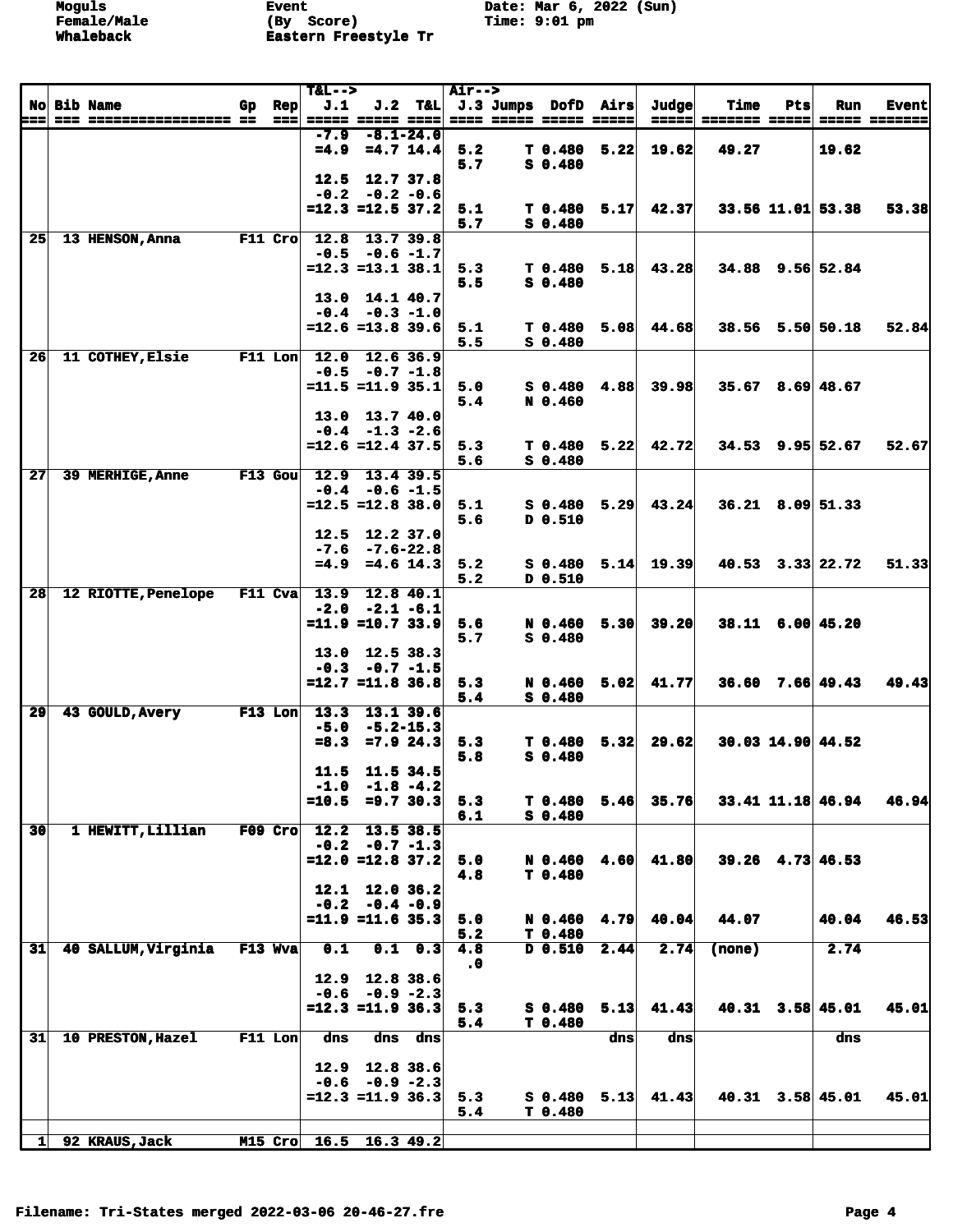|              |                     |    |                            | $T&L-->$ |                                                  |             | <b>Air--&gt;</b> |                        |      |                       |             |     |                     |              |
|--------------|---------------------|----|----------------------------|----------|--------------------------------------------------|-------------|------------------|------------------------|------|-----------------------|-------------|-----|---------------------|--------------|
|              | <b>No Bib Name</b>  | Gp | <b>Rep</b>                 | J.1      | J.2                                              | T&L         |                  | J.3 Jumps DofD Airs    |      | Judge                 | <b>Time</b> | Pts | Run                 | <b>Event</b> |
| ===          |                     |    | $=$ $=$ $=$ $\blacksquare$ |          | ===== ===== ====                                 |             |                  | ==== ===== ===== ===== |      |                       |             |     |                     | ===== ====== |
|              |                     |    |                            | -0.4     |                                                  | $-0.5 -1.4$ |                  |                        |      |                       |             |     |                     |              |
|              |                     |    |                            |          | $=16.1$ =15.8 47.9                               |             | 5.7              | $3p$ 0.680             | 7.65 | 55.50                 |             |     | 26.30 16.45 71.95   |              |
|              |                     |    |                            |          |                                                  |             | 6.2              | <b>TTT 0.610</b>       |      |                       |             |     |                     |              |
|              |                     |    |                            | 16.9     | 16.550.1                                         |             |                  |                        |      |                       |             |     |                     |              |
|              |                     |    |                            | $-0.2$   |                                                  | $-.0 - 0.3$ |                  |                        |      |                       |             |     |                     |              |
|              |                     |    |                            |          | $=16.7$ $=16.5$ 49.8                             |             | 5.7              | 3p0.680                | 7.40 | 57.20                 |             |     | 24.92 18.11 75.31   | 75.31        |
|              |                     |    |                            |          |                                                  |             | 5.8              | <b>TTT 0.610</b>       |      |                       |             |     |                     |              |
| $\mathbf{z}$ | 86 LUND, Tucker     |    | M15 Cro                    |          | $16.2 \quad 16.4 \quad 48.9$<br>$-0.2 -0.3 -0.8$ |             |                  |                        |      |                       |             |     |                     |              |
|              |                     |    |                            |          | $=16.0$ =16.1 48.1                               |             | 5.7              | $TS$ 0.500 5.92        |      | 54.07                 |             |     | 25.40 17.53 71.60   |              |
|              |                     |    |                            |          |                                                  |             | 5.8              | DT 0.530               |      |                       |             |     |                     |              |
|              |                     |    |                            |          | $16.6$ $16.7$ $49.9$                             |             |                  |                        |      |                       |             |     |                     |              |
|              |                     |    |                            | $-0.2$   | $-.0 - 0.3$                                      |             |                  |                        |      |                       |             |     |                     |              |
|              |                     |    |                            |          | $=16.4$ =16.7 49.7                               |             | 5.9              |                        |      | $TS$ 0.500 6.02 55.67 |             |     | 26.19 16.58 72.25   | 72.25        |
|              |                     |    |                            |          |                                                  |             | 5.8              | DT 0.530               |      |                       |             |     |                     |              |
| 3            | 89 BULGER, Leyton   |    | $M15$ Spe                  | 14.6     | 16.1 46.1                                        |             |                  |                        |      |                       |             |     |                     |              |
|              |                     |    |                            |          | $-0.3 -0.7 -1.5$                                 |             |                  |                        |      |                       |             |     |                     |              |
|              |                     |    |                            |          | $=14.3$ $=15.4$ $44.6$                           |             | 5.9              | 3 0.650                | 7.27 | 51.82                 |             |     | 24.76 18.30 70.12   |              |
|              |                     |    |                            |          |                                                  |             | 6.5              | SX 0.530               |      |                       |             |     |                     |              |
|              |                     |    |                            |          | $16.0$ 15.6 47.4                                 |             |                  |                        |      |                       |             |     |                     |              |
|              |                     |    |                            |          | $-1.4$ $-1.2$ $-3.9$                             |             |                  |                        |      |                       |             |     |                     |              |
|              |                     |    |                            |          | $= 14.6 = 14.4$ 43.5                             |             | 5.1              | 3 0.650                | 7.86 | 51.36                 |             |     | 23.22 20.00 71.36   | 71.36        |
|              |                     |    |                            |          |                                                  |             | 6.8              | XSX 0.670              |      |                       |             |     |                     |              |
| 4            | 71 DROZSDIK, Ariyel |    | M13 Wva                    |          | $16.0 \quad 16.1 \quad 48.2$                     |             |                  |                        |      |                       |             |     |                     |              |
|              |                     |    |                            |          | $-0.3 -0.4 -1.0$                                 |             |                  |                        |      |                       |             |     |                     |              |
|              |                     |    |                            |          | $=15.7$ $=15.7$ $47.1$                           |             | 5.5              | $3p \t0.680 \t7.34$    |      | 54.44                 |             |     | 25.98 16.83 71.27   |              |
|              |                     |    |                            |          |                                                  |             | 6.8              | G 0.530                |      |                       |             |     |                     |              |
|              |                     |    |                            | 15.9     | 15.9 47.7                                        |             |                  |                        |      |                       |             |     |                     |              |
|              |                     |    |                            |          | $-0.0 -0.3 -0.4$                                 |             |                  |                        |      |                       |             |     |                     |              |
|              |                     |    |                            |          | $=15.9$ =15.6 47.3                               |             | 5.7              | 3p0.680                | 7.38 | 54.63                 |             |     | 26.41 16.32 70.95   | 71.27        |
|              |                     |    |                            |          |                                                  |             | 5.4              | 30.650                 |      |                       |             |     |                     |              |
| 5            | 70 HANSEN, Logan    |    | $M13$ Cro                  |          | 16.3 16.2 48.8                                   |             |                  |                        |      |                       |             |     |                     |              |
|              |                     |    |                            |          | $-0.8$ $-1.4$ $-3.3$                             |             |                  |                        |      |                       |             |     |                     |              |
|              |                     |    |                            |          | $=15.5 = 14.8 45.4$                              |             | 5.4              | $TS$ 0.500 6.11        |      | 51.56                 |             |     | 25.76 17.10 68.66   |              |
|              |                     |    |                            |          |                                                  |             | 5.6              | <b>TTT 0.610</b>       |      |                       |             |     |                     |              |
|              |                     |    |                            |          | $16.4$ 16.6 49.5                                 |             |                  |                        |      |                       |             |     |                     |              |
|              |                     |    |                            |          | $-.0 - 0.6 - 0.9$                                |             |                  |                        |      |                       |             |     |                     |              |
|              |                     |    |                            |          | $=16.4$ =16.0 48.6                               |             | 5.4              | <b>TS 0.500</b>        | 6.17 | 54.77                 |             |     | 26.98 15.64 70.41   | 70.41        |
|              |                     |    |                            | 16.2     |                                                  |             | 5.7              | <b>TTT 0.610</b>       |      |                       |             |     |                     |              |
| 6            | 57 WEISS, Read      |    | M13 Cva                    |          | $15.6$ 47.7                                      |             | 5.1              | 30.650                 | 7.11 | 54.81                 |             |     | 27.75 14.71 69.52   |              |
|              |                     |    |                            |          | 15.0 16.3 47.0                                   |             | 5.6              | 3p0.680                |      |                       |             |     |                     |              |
|              |                     |    |                            |          | $-0.2 -0.2 -0.6$                                 |             |                  |                        |      |                       |             |     |                     |              |
|              |                     |    |                            |          | $=14.8$ =16.1 46.4                               |             | 5.4              |                        |      | $30.650$ 6.97 53.32   |             |     | $27.41$ 15.12 68.44 | 69.52        |
|              |                     |    |                            |          |                                                  |             | 5.1              | 3p 0.680               |      |                       |             |     |                     |              |
| 7            | 59 KEVE, Tyler      |    | $M13$ Wya                  |          | 13.6 13.6 40.8                                   |             |                  |                        |      |                       |             |     |                     |              |
|              |                     |    |                            |          | $-1.4$ $-1.1$ $-3.8$                             |             |                  |                        |      |                       |             |     |                     |              |
|              |                     |    |                            |          | $=12.2$ =12.5 37.0                               |             | 5.2              |                        |      | 3G 0.780 7.36 44.41   |             |     | 24.95 18.07 62.48   |              |
|              |                     |    |                            |          |                                                  |             | 5.1              | 30.650                 |      |                       |             |     |                     |              |
|              |                     |    |                            |          | 15.1 16.1 46.8                                   |             |                  |                        |      |                       |             |     |                     |              |
|              |                     |    |                            |          | $-0.3 -0.9 -1.8$                                 |             |                  |                        |      |                       |             |     |                     |              |
|              |                     |    |                            |          | $=14.8$ =15.2 45.0                               |             | 5.4              | 30.6506.31             |      | 51.31                 |             |     | 25.16 17.82 69.13   | 69.13        |
|              |                     |    |                            |          |                                                  |             | 5.6              | TS 0.500               |      |                       |             |     |                     |              |
| 8            | 66 TRINWARD, Felix  |    | M13 Cva                    | 15.6     | 15.146.0                                         |             |                  |                        |      |                       |             |     |                     |              |
|              |                     |    |                            | $-.0$    |                                                  | $-0. 0.0$   |                  |                        |      |                       |             |     |                     |              |
|              |                     |    |                            |          | $=15.6$ =15.1 46.0                               |             | 5.4              | $30.650$ $6.66$        |      | 52.71                 |             |     | 27.72 14.75 67.46   |              |
|              |                     |    |                            |          |                                                  |             | 6.3              | TT 0.500               |      |                       |             |     |                     |              |
|              |                     |    |                            |          | $14.4$ 14.5 43.3                                 |             |                  |                        |      |                       |             |     |                     |              |
|              |                     |    |                            |          | $-0.2 -0.9 -1.7$                                 |             |                  |                        |      |                       |             |     |                     |              |
|              |                     |    |                            |          | $=14.2$ =13.6 41.7                               |             | 5.3              | $30.650$ $7.31$        |      | 49.01                 |             |     | 25.89 16.94 65.95   | 67.46        |
|              |                     |    |                            |          |                                                  |             | 5.7              | 3p 0.680               |      |                       |             |     |                     |              |
| 9            | 88 HENSON, Jackson  |    | M15 Cro                    |          | 16.0 15.3 47.0                                   |             |                  |                        |      |                       |             |     |                     |              |
|              |                     |    |                            |          | $-1.1 -1.5 -3.9$                                 |             |                  |                        |      |                       |             |     |                     |              |
|              |                     |    |                            |          | $=14.9$ =13.8 43.1                               |             | 5.3              | 30.6506.19             |      | 49.24                 |             |     | 25.61 17.28 66.52   |              |
|              |                     |    |                            |          |                                                  |             | 5.5              | TT 0.500               |      |                       |             |     |                     |              |
|              |                     |    |                            |          | $13.1$ $14.4$ $41.3$                             |             |                  |                        |      |                       |             |     |                     |              |
|              |                     |    |                            |          | $-6.4 -7.8 - 21.3$                               |             |                  |                        |      |                       |             |     |                     |              |
|              |                     |    |                            |          | $=6.7 = 6.6 20.0$                                |             | 5.3              |                        |      | $30.650$ 4.96 24.91   |             |     | $37.67$ 2.81 27.72  | 66.52        |
|              |                     |    |                            |          |                                                  |             | 2.5              | <b>TTT 0.610</b>       |      |                       |             |     |                     |              |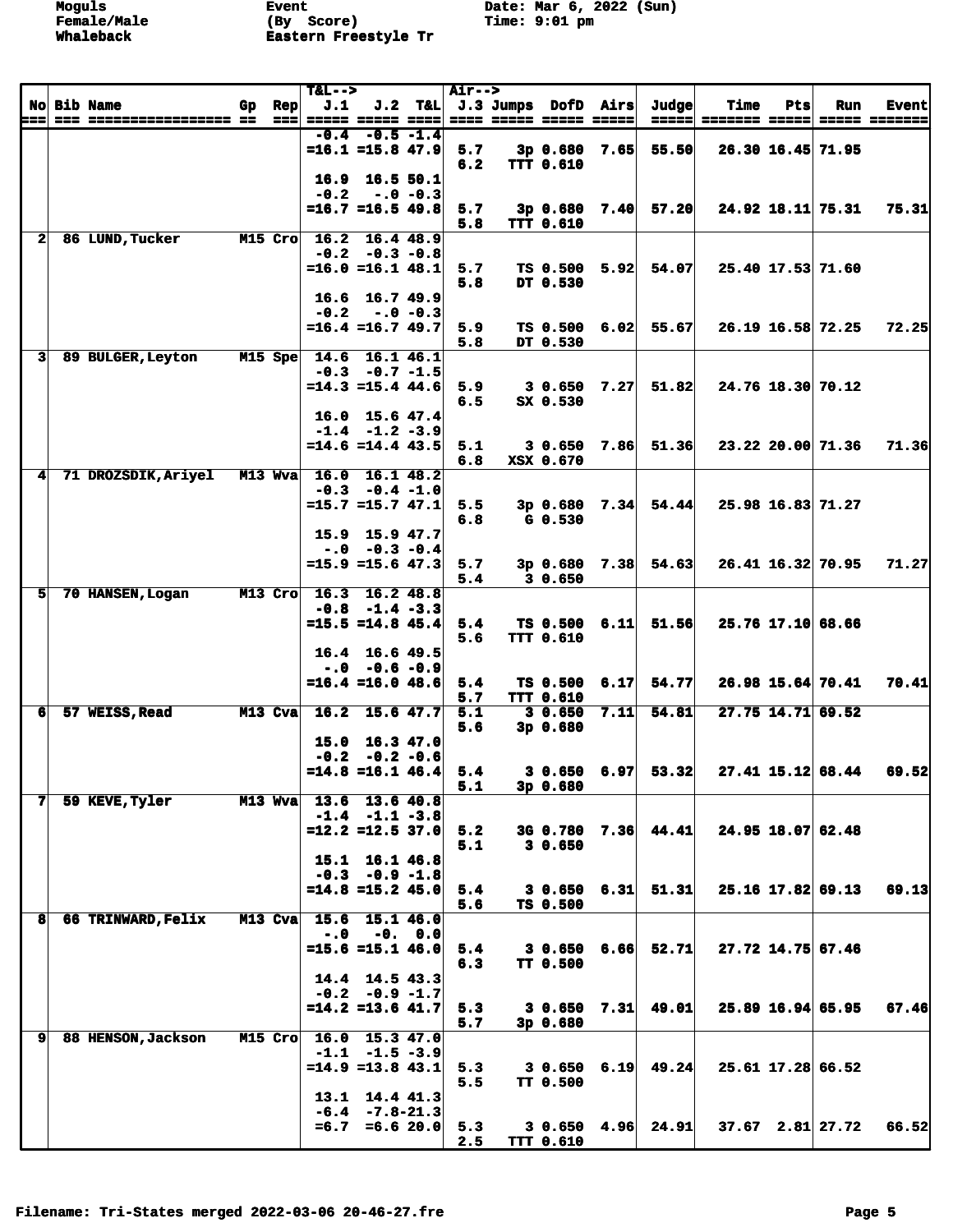|                 |                       |                               | $T&L-->$ |                                              |           | <b>Air--&gt;</b> |                                               |                                |      |                     |                                            |     |                    |                               |
|-----------------|-----------------------|-------------------------------|----------|----------------------------------------------|-----------|------------------|-----------------------------------------------|--------------------------------|------|---------------------|--------------------------------------------|-----|--------------------|-------------------------------|
| ===             | <b>No Bib Name</b>    | $Gp$ Rep<br>$=$ $=$ $=$ $\pm$ | J.1      | ===== ===== ====                             | $J.2$ T&L |                  | J.3 Jumps DofD Airs<br>==== ===== ===== ===== |                                |      | Judge               | <b>Time</b><br><u>----- ------- ----- </u> | Pts | Run                | <b>Event</b><br>===== ======= |
| 10              | 76 COTE, Asher        | M13 Lon                       | 15.6     | 15.0 45.9                                    |           |                  |                                               |                                |      |                     |                                            |     |                    |                               |
|                 |                       |                               | $-.0$    |                                              | $-.0 0.0$ |                  |                                               |                                |      |                     |                                            |     |                    |                               |
|                 |                       |                               |          | $=15.6$ =15.0 45.9                           |           | 5.5              |                                               | 30.6506.42                     |      | 52.32               |                                            |     | 28.52 13.79 66.11  |                               |
|                 |                       |                               |          | $13.3$ $12.3$ $38.4$                         |           | 5.7              |                                               | <b>TT 0.500</b>                |      |                     |                                            |     |                    |                               |
|                 |                       |                               |          | $-1.0 -0.8 -2.7$                             |           |                  |                                               |                                |      |                     |                                            |     |                    |                               |
|                 |                       |                               |          | $=12.3$ $=11.5$ 35.7                         |           | 5.0              |                                               |                                |      | $30.650$ 6.05 41.75 |                                            |     | 25.23 17.73 59.48  | 66.11                         |
|                 |                       |                               |          |                                              |           | 5.6              |                                               | <b>TT 0.500</b>                |      |                     |                                            |     |                    |                               |
| 11              | 97 FEENEY, Winston    | M15 Cro                       |          | 13.0 14.6 41.4<br>$-0.7 -1.0 -2.5$           |           |                  |                                               |                                |      |                     |                                            |     |                    |                               |
|                 |                       |                               |          | $= 12.3 = 13.6$ 38.8                         |           | 6.0              |                                               | D 0.410                        | 5.31 | 44.16               |                                            |     | 27.27 15.29 59.45  |                               |
|                 |                       |                               |          |                                              |           | 5.7              |                                               | TS 0.500                       |      |                     |                                            |     |                    |                               |
|                 |                       |                               |          | $15.8$ 15.7 47.3<br>$-.0 - 0.3$              |           |                  |                                               |                                |      |                     |                                            |     |                    |                               |
|                 |                       |                               | $-0.2$   | $=15.6$ =15.7 47.0                           |           | 5.6              |                                               | D 0.410                        | 5.14 | 52.09               |                                            |     | 28.51 13.80 65.89  | 65.89                         |
|                 |                       |                               |          |                                              |           | 5.7              |                                               | TS 0.500                       |      |                     |                                            |     |                    |                               |
| $\overline{12}$ | 63 HENSON, Rowan      | M13 Cro                       |          | $14.0$ $14.7$ $43.0$                         |           |                  |                                               |                                |      |                     |                                            |     |                    |                               |
|                 |                       |                               |          | $-0.2 - 0.5 - 1.0$<br>$=13.8$ $=14.2$ $42.0$ |           | 5.5              |                                               | $30.650$ $7.51$                |      | 49.51               |                                            |     | 26.96 15.66 65.17  |                               |
|                 |                       |                               |          |                                              |           | 5.8              |                                               | 3p 0.680                       |      |                     |                                            |     |                    |                               |
|                 |                       |                               |          | $13.0$ 13.9 40.3                             |           |                  |                                               |                                |      |                     |                                            |     |                    |                               |
|                 |                       |                               |          | $-9.6 - 9.6 - 28.8$                          |           |                  |                                               |                                |      |                     |                                            |     |                    |                               |
|                 |                       |                               |          | $=3.4$ $=4.3$ 11.6                           |           | 5.6<br>2.0       |                                               | $3p \t0.680 \t5.50$<br>7 0.850 |      | 17.05               |                                            |     | $39.31$ 0.85 17.90 | 65.17                         |
| $\overline{13}$ | 94 PRESTON, Harper    | M15 Lon                       |          | $16.5$ 16.3 49.2                             |           |                  |                                               |                                |      |                     |                                            |     |                    |                               |
|                 |                       |                               |          | $-4.2 -3.3 -11.3$                            |           |                  |                                               |                                |      |                     |                                            |     |                    |                               |
|                 |                       |                               |          | $=12.3 = 13.0 38.0$                          |           | 5.3              |                                               | $30.650$ $6.24$                |      | 44.19               |                                            |     | 23.78 19.47 63.66  |                               |
|                 |                       |                               |          | $14.6$ 14.4 43.5                             |           | 5.6              |                                               | <b>TT 0.500</b>                |      |                     |                                            |     |                    |                               |
|                 |                       |                               |          | $-0.7 -1.8 -3.8$                             |           |                  |                                               |                                |      |                     |                                            |     |                    |                               |
|                 |                       |                               |          | $=13.9$ $=12.6$ 39.8                         |           | 5.3              |                                               | 30.6506.14                     |      | 45.89               |                                            |     | 24.51 18.60 64.49  | 64.49                         |
| 14              | 51 CARTER, Max        | $M13$ Lon                     | 13.5     | 12.8 39.5                                    |           | 5.4              |                                               | TT 0.500                       |      |                     |                                            |     |                    |                               |
|                 |                       |                               |          | $-0.5 -0.3 -1.2$                             |           |                  |                                               |                                |      |                     |                                            |     |                    |                               |
|                 |                       |                               |          | $= 13.0$ $= 12.5$ 38.3                       |           | 5.3              |                                               | $30.650$ $7.11$                |      | 45.36               |                                            |     | 25.47 17.45 62.81  |                               |
|                 |                       |                               |          |                                              |           | 5.4              |                                               | 3p0.680                        |      |                     |                                            |     |                    |                               |
|                 |                       |                               |          | $13.2$ 13.0 39.3<br>$-0.3 - 0.5 - 1.2$       |           |                  |                                               |                                |      |                     |                                            |     |                    |                               |
|                 |                       |                               |          | $=12.9$ =12.5 38.1                           |           | 5.3              |                                               | 30.650                         | 7.31 | 45.41               |                                            |     | 24.21 18.96 64.37  | 64.37                         |
|                 |                       |                               |          |                                              |           | 5.7              |                                               | 3p 0.680                       |      |                     |                                            |     |                    |                               |
| 15              | 24 SKILLINGS, Jack    | M11 Wva                       |          | 15.8 15.3 46.7<br>$-0.2 - 0.2 - 0.6$         |           |                  |                                               |                                |      |                     |                                            |     |                    |                               |
|                 |                       |                               |          | $=15.6$ $=15.1$ 46.1                         |           | 5.1              |                                               | $T$ 0.380 4.97                 |      | 51.02               |                                            |     | 29.73 12.34 63.36  |                               |
|                 |                       |                               |          |                                              |           | 8.0              |                                               | S 0.380                        |      |                     |                                            |     |                    |                               |
|                 |                       |                               |          | $14.0$ 15.1 43.7                             |           |                  |                                               |                                |      |                     |                                            |     |                    |                               |
|                 |                       |                               |          | $-0.2 -0.5 -1.0$<br>$=13.8$ =14.6 42.6       |           | 5.5              |                                               | $T$ 0.380 5.16                 |      | 47.76               |                                            |     | 28.63 13.66 61.42  | 63.36                         |
|                 |                       |                               |          |                                              |           | 8.1              |                                               | $S$ 0.380                      |      |                     |                                            |     |                    |                               |
| $\overline{16}$ | 22 HAYNER, Tyson      | M11 Cva 14.8 15.1 44.8        |          |                                              |           |                  |                                               |                                |      |                     |                                            |     |                    |                               |
|                 |                       |                               |          | $-0.2 - 0.5 - 1.0$<br>$=14.6$ =14.6 43.8     |           | 5.3              |                                               | $T$ 0.380 6.10                 |      | 49.90               |                                            |     | 29.35 12.79 62.69  |                               |
|                 |                       |                               |          |                                              |           | 6.3              |                                               | 30.650                         |      |                     |                                            |     |                    |                               |
|                 |                       |                               |          | 13.8 13.8 41.4                               |           |                  |                                               |                                |      |                     |                                            |     |                    |                               |
|                 |                       |                               |          | $-0.2 -0.3 -0.8$<br>$= 13.6 = 13.5 40.7$     |           |                  |                                               |                                |      |                     |                                            |     |                    |                               |
|                 |                       |                               |          |                                              |           | 5.2<br>5.6       |                                               | $S$ 0.380 5.10<br>DD 0.560     |      | 45.75               |                                            |     | 29.80 12.25 58.00  | 62.69                         |
|                 | 17 101 MARSHALL, Evan | $M17$ Spe                     |          | 14.9 14.6 44.3                               |           |                  |                                               |                                |      |                     |                                            |     |                    |                               |
|                 |                       |                               |          | $-0.6 -0.7 -1.9$                             |           |                  |                                               |                                |      |                     |                                            |     |                    |                               |
|                 |                       |                               |          | $=14.3$ =13.9 42.3                           |           | 6.0<br>5.4       |                                               | X 0.410<br>TS 0.500            | 5.16 | 47.46               |                                            |     | 27.63 14.86 62.32  |                               |
|                 |                       |                               |          | 14.6 14.0 42.9                               |           |                  |                                               |                                |      |                     |                                            |     |                    |                               |
|                 |                       |                               |          | $-1.1$ $-1.0$ $-3.2$                         |           |                  |                                               |                                |      |                     |                                            |     |                    |                               |
|                 |                       |                               |          | $= 13.5 = 13.0$ 39.8                         |           | 5.8              |                                               | X 0.410                        | 5.68 | 45.43               |                                            |     | 26.00 16.81 62.24  | 62.32                         |
| 18              | 93 HAYMAN, Levi       | M15 Cva                       |          | 15.5 15.0 45.8                               |           | 5.1              |                                               | 30.650                         |      |                     |                                            |     |                    |                               |
|                 |                       |                               |          | $-4.0 -3.0 - 10.5$                           |           |                  |                                               |                                |      |                     |                                            |     |                    |                               |
|                 |                       |                               |          | $= 11.5 = 12.0 35.3$                         |           | 6.1              |                                               | S 0.380                        | 4.78 | 40.03               |                                            |     | 25.53 17.37 57.40  |                               |
|                 |                       |                               |          | $13.6$ 14.2 41.7                             |           | 6.5              |                                               | T 0.380                        |      |                     |                                            |     |                    |                               |
|                 |                       |                               |          |                                              |           |                  |                                               |                                |      |                     |                                            |     |                    |                               |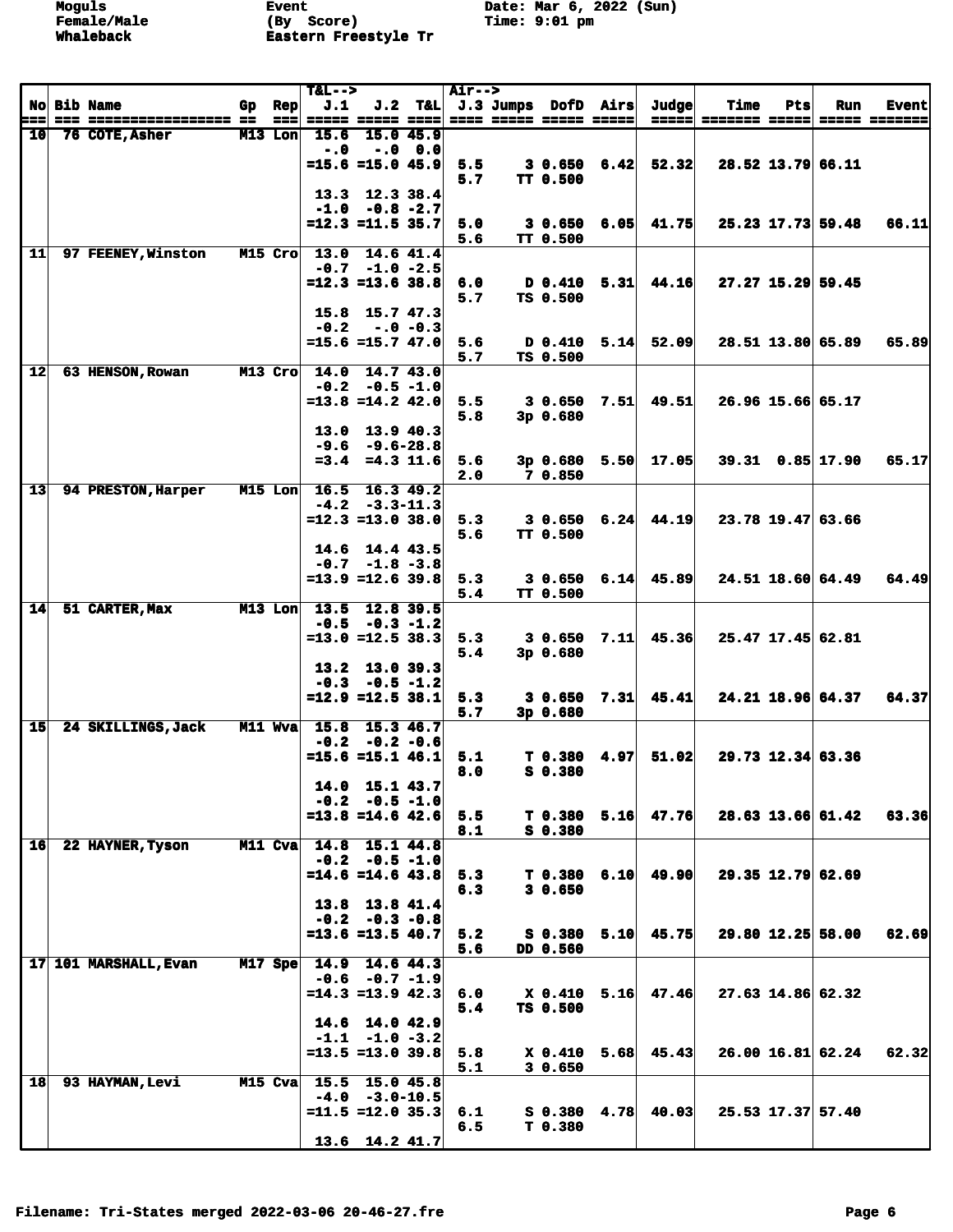|                 |                                   |     |                                          | $T&L-->$               |                                             |           | <b>Air--&gt;</b> |                                                       |      |                                  |                              |     |                   |                               |
|-----------------|-----------------------------------|-----|------------------------------------------|------------------------|---------------------------------------------|-----------|------------------|-------------------------------------------------------|------|----------------------------------|------------------------------|-----|-------------------|-------------------------------|
| ===             | <b>No Bib Name</b>                | Gp. | <b>Rep</b><br>$=$ $=$ $=$ $\blacksquare$ | J.1                    | ===== ===== ====                            |           |                  | J.2 T&L J.3 Jumps DofD Airs<br>==== ===== ===== ===== |      | Judge<br>$=$ $=$ $=$ $=$ $=$ $ $ | <b>Time</b><br>======= ===== | Pts | Run               | <b>Event</b><br>===== ======= |
|                 |                                   |     |                                          |                        | $-0.2 -0.4 -0.9$                            |           |                  |                                                       |      |                                  |                              |     |                   |                               |
|                 |                                   |     |                                          |                        | $= 13.4$ $= 13.8$ 40.8                      |           | 5.1              | TS 0.500                                              | 5.99 | 46.79                            |                              |     | 27.19 15.38 62.17 | 62.17                         |
| $\overline{19}$ | 87 NOONAN, Jack                   |     | M15 Lon                                  |                        | 13.9 14.7 42.9                              |           | 5.3              | 30.650                                                |      |                                  |                              |     |                   |                               |
|                 |                                   |     |                                          |                        | $-0.4 - 0.4 - 1.2$                          |           |                  |                                                       |      |                                  |                              |     |                   |                               |
|                 |                                   |     |                                          |                        | $=13.5$ $=14.3$ $41.7$                      |           | 5.6              |                                                       |      | $T$ 0.380 4.24 45.94             |                              |     | 26.61 16.08 62.02 |                               |
|                 |                                   |     |                                          |                        |                                             |           | 5.6              | S 0.380                                               |      |                                  |                              |     |                   |                               |
|                 |                                   |     |                                          |                        | $15.0$ $13.4$ $42.6$<br>$-2.5 -1.8 -6.4$    |           |                  |                                                       |      |                                  |                              |     |                   |                               |
|                 |                                   |     |                                          |                        | $=12.5$ $=11.6$ 36.2                        |           | 5.4              | T <sub>0.380</sub>                                    | 4.40 | 40.55                            |                              |     | 25.41 17.52 58.07 | 62.02                         |
|                 |                                   |     |                                          |                        |                                             |           | 6.2              | S 0.380                                               |      |                                  |                              |     |                   |                               |
| 20              | 74 DUNN, Samuel                   |     | M13 Cva                                  | 14.4                   | 14.743.7                                    |           | 5.3<br>5.1       | T 0.380<br>TS 0.500                                   | 4.56 | 48.21                            |                              |     | 28.51 13.80 62.01 |                               |
|                 |                                   |     |                                          |                        | 13.0 13.8 40.2                              |           |                  |                                                       |      |                                  |                              |     |                   |                               |
|                 |                                   |     |                                          | $-.0$                  |                                             | $-.0 0.0$ |                  |                                                       |      |                                  |                              |     |                   |                               |
|                 |                                   |     |                                          |                        | $= 13.0$ $= 13.8$ 40.2                      |           | 5.4              | $S_0.380$                                             | 5.49 | 45.69                            |                              |     | 28.86 13.38 59.07 | 62.01                         |
| 21              | 75 PONITZ, Walter                 |     | $M13$ Cva                                |                        | 14.6 14.2 43.2                              |           | 5.3              | 30.650                                                |      |                                  |                              |     |                   |                               |
|                 |                                   |     |                                          |                        | $-0.2 -0.4 -0.9$                            |           |                  |                                                       |      |                                  |                              |     |                   |                               |
|                 |                                   |     |                                          |                        | $=14.4$ =13.8 42.3                          |           | 6.2              |                                                       |      | $X$ 0.410 6.05 48.35             |                              |     | 29.00 13.21 61.56 |                               |
|                 |                                   |     |                                          |                        | $13.2$ 14.2 41.1                            |           | 5.4              | 30.650                                                |      |                                  |                              |     |                   |                               |
|                 |                                   |     |                                          |                        | $-.0 - 0.5 - 0.8$                           |           |                  |                                                       |      |                                  |                              |     |                   |                               |
|                 |                                   |     |                                          |                        | $= 13.2$ $= 13.7$ 40.3                      |           | 5.6              | S <sub>0.380</sub>                                    | 5.63 | 45.98                            |                              |     | 26.85 15.79 61.77 | 61.77                         |
|                 |                                   |     |                                          |                        | 14.3 13.6 41.8                              |           | 5.4              | 30.650                                                |      |                                  |                              |     |                   |                               |
|                 | 22 100 BEATTY, Mark               |     | $M17$ Lon                                |                        | $-0.5 -1.1 -2.4$                            |           |                  |                                                       |      |                                  |                              |     |                   |                               |
|                 |                                   |     |                                          |                        | $= 13.8 = 12.5 39.5$                        |           | 5.3              | 30.650                                                | 7.11 | 46.56                            |                              |     | 27.90 14.53 61.09 |                               |
|                 |                                   |     |                                          |                        |                                             |           | 5.4              | 3p0.680                                               |      |                                  |                              |     |                   |                               |
|                 |                                   |     |                                          |                        | $13.0$ $13.2$ $39.3$<br>$-4.1 - 5.0 - 13.6$ |           |                  |                                                       |      |                                  |                              |     |                   |                               |
|                 |                                   |     |                                          |                        | $=8.9$ $=8.2$ 25.7                          |           | 4.8              | $30.650$ $7.13$                                       |      | 32.78                            |                              |     | 31.13 10.66 43.44 | 61.09                         |
|                 |                                   |     |                                          |                        |                                             |           | 5.9              | 3p 0.680                                              |      |                                  |                              |     |                   |                               |
| 23              | <b>2 MATSON, Tucker</b>           |     | $M09$ Gou                                | 15.0                   | 14.9 44.8<br>$-0.4 - 0.6 - 1.5$             |           |                  |                                                       |      |                                  |                              |     |                   |                               |
|                 |                                   |     |                                          |                        | $=14.6$ $=14.3$ $43.3$                      |           | 5.6              | K 0.410                                               | 6.73 | 50.08                            |                              |     | 31.14 10.65 60.73 |                               |
|                 |                                   |     |                                          |                        |                                             |           | 5.7              | 3G 0.780                                              |      |                                  |                              |     |                   |                               |
|                 |                                   |     |                                          |                        | $12.0$ 13.5 38.3<br>$-0.2 -0.4 -0.9$        |           |                  |                                                       |      |                                  |                              |     |                   |                               |
|                 |                                   |     |                                          |                        | $= 11.8 = 13.1$ 37.3                        |           | 5.1              | S 0.380                                               | 5.60 | 42.95                            |                              |     | 30.70 11.17 54.12 | 60.73                         |
|                 |                                   |     |                                          |                        |                                             |           | 5.4              | 3p0.680                                               |      |                                  |                              |     |                   |                               |
| 24              | 73 COTHEY, Xander                 |     |                                          | M13 Lon 15.0 14.6 44.4 |                                             |           |                  |                                                       |      |                                  |                              |     |                   |                               |
|                 |                                   |     |                                          |                        | $-0.2 -0.3 -0.8$<br>$=14.8$ $=14.3$ $43.7$  |           | 5.5              |                                                       |      | $S$ 0.380 4.42 48.07             |                              |     | 29.56 12.54 60.61 |                               |
|                 |                                   |     |                                          |                        |                                             |           | 5.7              | D 0.410                                               |      |                                  |                              |     |                   |                               |
|                 |                                   |     |                                          |                        | 13.1 14.2 40.9                              |           |                  |                                                       |      |                                  |                              |     |                   |                               |
|                 |                                   |     |                                          | $-0.0$                 | $=13.1$ $=14.2$ $40.9$                      | $-.0 0.0$ | 5.4              |                                                       |      | $S$ 0.380 4.34 45.29             |                              |     | 27.68 14.80 60.09 | 60.61                         |
|                 |                                   |     |                                          |                        |                                             |           | 5.6              | D 0.410                                               |      |                                  |                              |     |                   |                               |
|                 | 25 106 SAVAGE, Christophe M13 Cva |     |                                          |                        | 12.2 11.7 35.8                              |           |                  |                                                       |      |                                  |                              |     |                   |                               |
|                 |                                   |     |                                          |                        | $-0.8$ $-1.5$ $-3.4$<br>$=11.4$ =10.2 32.4  |           | 5.3              | 3 0.650                                               | 6.97 | 39.37                            |                              |     | 26.87 15.77 55.14 |                               |
|                 |                                   |     |                                          |                        |                                             |           | 5.2              | 3p 0.680                                              |      |                                  |                              |     |                   |                               |
|                 |                                   |     |                                          |                        | 13.8 13.4 40.8                              |           |                  |                                                       |      |                                  |                              |     |                   |                               |
|                 |                                   |     |                                          |                        | $-0.2 -0.4 -0.9$<br>$= 13.6 = 13.0 39.9$    |           |                  |                                                       |      |                                  |                              |     |                   |                               |
|                 |                                   |     |                                          |                        |                                             |           | 5.6<br>5.2       | $TS$ 0.500 6.18<br>30.650                             |      | 46.08                            |                              |     | 28.05 14.35 60.43 | 60.43                         |
| 26              | 18 HEWITT, Samuel                 |     |                                          | M11 Cro 15.0 14.8 44.7 |                                             |           |                  |                                                       |      |                                  |                              |     |                   |                               |
|                 |                                   |     |                                          |                        | $-0.5 -1.5 -3.0$                            |           |                  |                                                       |      |                                  |                              |     |                   |                               |
|                 |                                   |     |                                          |                        | $=14.5 = 13.3$ 41.7                         |           | 5.4<br>5.6       | $S$ 0.380 4.17<br>T0.380                              |      | 45.87                            |                              |     | 28.07 14.33 60.20 |                               |
|                 |                                   |     |                                          |                        | $12.6$ 13.5 39.2                            |           |                  |                                                       |      |                                  |                              |     |                   |                               |
|                 |                                   |     |                                          |                        | $-6.0 - 6.3 - 18.5$                         |           |                  |                                                       |      |                                  |                              |     |                   |                               |
|                 |                                   |     |                                          |                        | $=6.6$ $=7.2$ 20.7                          |           | 5.5<br>5.2       | S 0.380<br>T0.380                                     | 4.06 | 24.76                            | 56.40                        |     | 24.76             | 60.20                         |
| 27              | 61 STRUGATSKIY, Kyr               |     | M13 Gou                                  | 14.1                   | 14.3 42.6                                   |           |                  |                                                       |      |                                  |                              |     |                   |                               |
|                 |                                   |     |                                          |                        | $-.0 -0.2 -0.3$                             |           |                  |                                                       |      |                                  |                              |     |                   |                               |
|                 |                                   |     |                                          |                        | $=14.1$ $=14.1$ $42.3$                      |           | 5.1              | T 0.380                                               |      | $5.63$ 47.93                     |                              |     | 29.93 12.10 60.03 |                               |
|                 |                                   |     |                                          |                        |                                             |           | 5.7              | 30.650                                                |      |                                  |                              |     |                   |                               |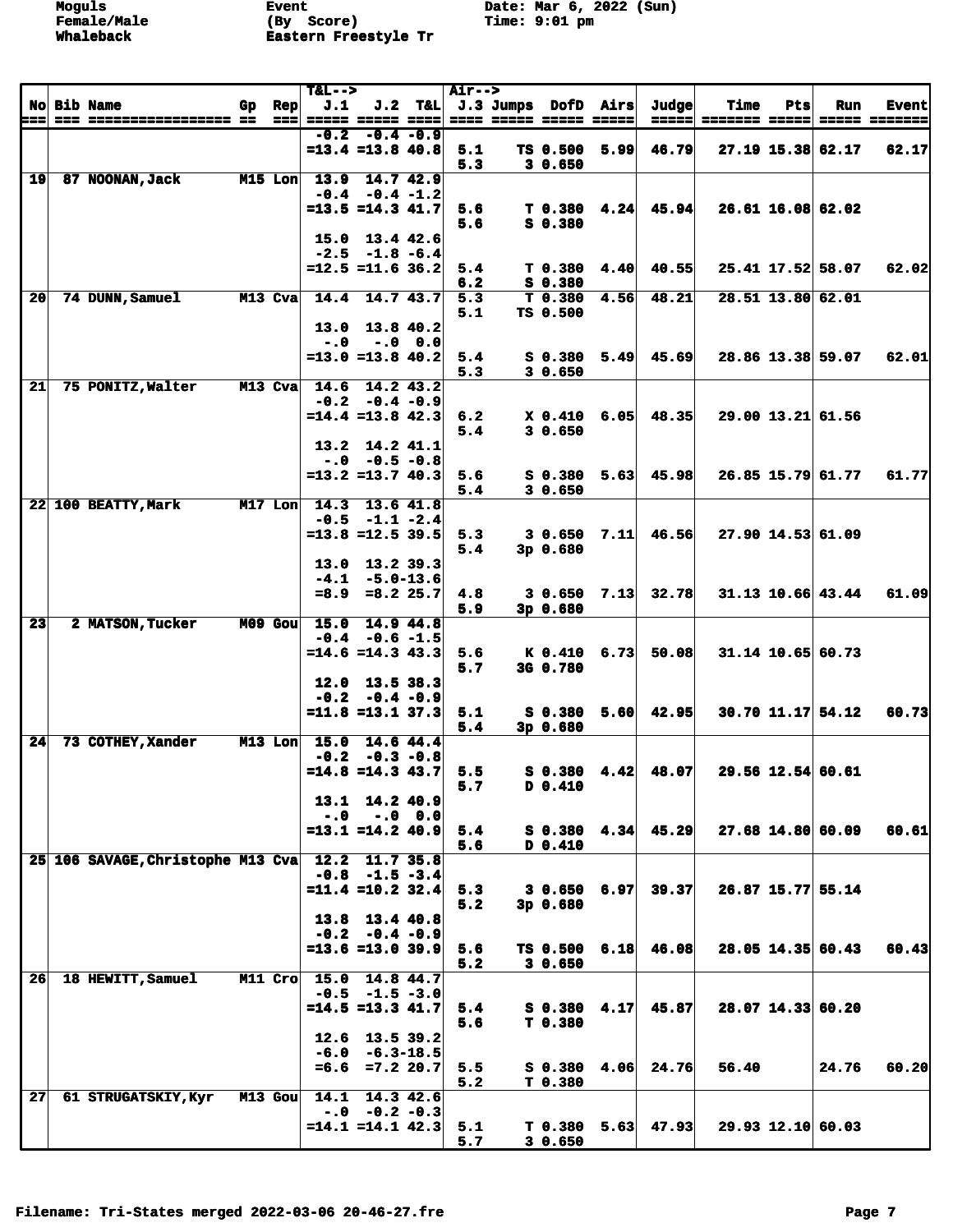|       |                               |                | $T&L-->$       |                                            |                 | <b>Air--&gt;</b> |                         |                       |      |                       |                      |     |                      |                     |
|-------|-------------------------------|----------------|----------------|--------------------------------------------|-----------------|------------------|-------------------------|-----------------------|------|-----------------------|----------------------|-----|----------------------|---------------------|
|       | <b>No Bib Name</b>            | $Gp$ Rep       | J.1            | J.2                                        |                 |                  | T&L J.3 Jumps DofD Airs |                       |      | Judge                 | <b>Time</b>          | Pts | Run                  | <b>Event</b>        |
| === 1 |                               |                |                |                                            |                 |                  | ---- ----- ----- -----  |                       |      |                       | =====  ======= ===== |     |                      | <b>===== ======</b> |
|       |                               |                | 13.0<br>$-0.5$ | $-0.5 -1.5$                                | 14.2 40.8       |                  |                         |                       |      |                       |                      |     |                      |                     |
|       |                               |                |                | $=12.5$ =13.7 39.3                         |                 | 5.0              |                         | <b>TS 0.500</b>       | 5.75 | 45.05                 |                      |     | 30.44 11.49 56.54    | 60.03               |
|       |                               |                |                |                                            |                 | 5.0              |                         | 3 0.650               |      |                       |                      |     |                      |                     |
| 28    | 32 WILKERSON, Matthew M11 Cva |                | 14.0           |                                            | 13.7 41.5       |                  |                         |                       |      |                       |                      |     |                      |                     |
|       |                               |                | $-.0$          |                                            | $-.0 0.0$       |                  |                         |                       |      |                       |                      |     |                      |                     |
|       |                               |                |                | $=14.0$ =13.7 41.5                         |                 | 6.0              |                         | $S$ 0.380 4.53        |      | 46.08                 |                      |     | 28.77 13.49 59.57    |                     |
|       |                               |                |                |                                            |                 | 5.5              |                         | D 0.410               |      |                       |                      |     |                      |                     |
|       |                               |                |                | $12.4$ 13.2 38.4                           |                 |                  |                         |                       |      |                       |                      |     |                      |                     |
|       |                               |                |                | $-6.0 - 6.3 - 18.5$                        |                 |                  |                         |                       |      |                       |                      |     |                      |                     |
|       |                               |                |                | $=6.4 = 6.9 20.0$                          |                 | 5.4<br>1.8       |                         | $S_0$ , 380<br>30.650 | 3.22 | 23.17                 |                      |     | $36.98$ $3.64$ 26.81 | 59.57               |
|       | 29 146 IRWIN, Austin          | $M13$ Wbk      | 14.0           | $13.4$ 41.1                                |                 |                  |                         |                       |      |                       |                      |     |                      |                     |
|       |                               |                |                | $-4.3 - 5.3 - 14.4$                        |                 |                  |                         |                       |      |                       |                      |     |                      |                     |
|       |                               |                |                | $= 9.7 = 8.126.7$                          |                 | 5.4              |                         | 3 0.650               | 5.82 | 32.52                 |                      |     | 31.47 10.25 42.77    |                     |
|       |                               |                |                |                                            |                 | 3.4              |                         | 3p 0.680              |      |                       |                      |     |                      |                     |
|       |                               |                |                | 13.8 14.8 42.9                             |                 |                  |                         |                       |      |                       |                      |     |                      |                     |
|       |                               |                | $-0.0$         |                                            | $-.0 0.0$       |                  |                         |                       |      |                       |                      |     |                      |                     |
|       |                               |                |                | $=13.8$ =14.8 42.9                         |                 | 5.3              |                         | $30.650$ 5.90         |      | 48.80                 |                      |     | 31.14 10.65 59.45    | 59.45               |
|       |                               |                |                |                                            |                 | 6.0              |                         | K 0.410               |      |                       |                      |     |                      |                     |
| 30    | 91 MATSON, Jack               | M15 Gou        | 15.0           | $-0.5 -0.9 -2.1$                           | 14.8 44.7       |                  |                         |                       |      |                       |                      |     |                      |                     |
|       |                               |                |                | $=14.5 = 13.9 42.6$                        |                 | 5.8              |                         | $S$ 0.380 5.97        |      | 48.57                 |                      |     | 31.10 10.69 59.26    |                     |
|       |                               |                |                |                                            |                 | 5.8              |                         | 30.650                |      |                       |                      |     |                      |                     |
|       |                               |                |                | 14.9 15.0 44.8                             |                 |                  |                         |                       |      |                       |                      |     |                      |                     |
|       |                               |                |                | $-7.8 - 8.2 - 24.0$                        |                 |                  |                         |                       |      |                       |                      |     |                      |                     |
|       |                               |                |                | $=7.1$ $=6.8$ 20.9                         |                 | 2.3              |                         | S 0.380               | 4.18 | 25.03                 |                      |     | $31.88$ 9.76 34.79   | 59.26               |
|       |                               |                |                |                                            |                 | 5.1              |                         | 30.650                |      |                       |                      |     |                      |                     |
| 31    | 56 TULLMANN, Max              | $M13$ Cva      | 14.0           |                                            | 13.1 40.7       |                  |                         |                       |      |                       |                      |     |                      |                     |
|       |                               |                |                | $-0.6 - 0.3 - 1.3$<br>$=13.4$ $=12.8$ 39.3 |                 | 5.1              |                         |                       |      | TS $0.500$ 4.45 43.75 |                      |     | 27.35 15.19 58.94    |                     |
|       |                               |                |                |                                            |                 | 5.0              |                         | S 0.380               |      |                       |                      |     |                      |                     |
|       |                               |                |                | 14.0 13.7 41.5                             |                 |                  |                         |                       |      |                       |                      |     |                      |                     |
|       |                               |                |                | $-5.1 - 6.2 - 17.0$                        |                 |                  |                         |                       |      |                       |                      |     |                      |                     |
|       |                               |                | $= 8.9$        | $=7.5$ 24.6                                |                 | 5.0              |                         | TS 0.500              | 5.62 | 30.22                 |                      |     | $34.39$ 6.75 36.97   | 58.94               |
|       |                               |                |                |                                            |                 | 4.8              |                         | 30.650                |      |                       |                      |     |                      |                     |
|       | 32 145 GUSTAFSON, Sam         | M13 Lon        | 13.0           | 13.5 39.8                                  |                 |                  |                         |                       |      |                       |                      |     |                      |                     |
|       |                               |                | $-0.6$         |                                            | $-.0 - 0.9$     |                  |                         |                       |      |                       |                      |     |                      |                     |
|       |                               |                |                | $= 12.4$ = 13.5 38.8                       |                 | 5.5              |                         | $S_0.380$             | 4.46 | 43.31                 |                      |     | 31.11 10.68 53.99    |                     |
|       |                               |                |                | 13.6 13.7 40.9                             |                 | 5.8              |                         | M 0.410               |      |                       |                      |     |                      |                     |
|       |                               |                |                | $-0.3 - 0.3 - 0.9$                         |                 |                  |                         |                       |      |                       |                      |     |                      |                     |
|       |                               |                |                | $=13.3$ =13.4 40.0                         |                 | 5.7              |                         |                       |      | $S$ 0.380 4.57 44.62  |                      |     | 28.15 14.23 58.85    | 58.85               |
|       |                               |                |                |                                            |                 | 5.9              |                         | $X$ 0.410             |      |                       |                      |     |                      |                     |
| 33    | 53 HERBERT, Jackson           | <b>M13 Lon</b> | 0.1            |                                            | $0.1 \quad 0.3$ | 5.3              |                         | $S$ 0.380 2.01        |      | 2.31                  | (none)               |     | 2.31                 |                     |
|       |                               |                |                |                                            |                 | $\cdot$ 0        |                         |                       |      |                       |                      |     |                      |                     |
|       |                               |                | 13.9           |                                            | 14.3 42.3       |                  |                         |                       |      |                       |                      |     |                      |                     |
|       |                               |                |                | $-0.3 -0.2 -0.8$                           |                 |                  |                         |                       |      |                       |                      |     |                      |                     |
|       |                               |                |                | $=13.6$ $=14.1$ $41.6$                     |                 | 5.6<br>5.5       |                         | TS 0.500              |      | $S$ 0.380 4.87 46.42  |                      |     | $30.34$ 11.61 58.03  | 58.03               |
| 34    | 99 NEWBERY, William           | $M15$ Spe      |                | 13.9 14.5 42.6                             |                 |                  |                         |                       |      |                       |                      |     |                      |                     |
|       |                               |                |                | $-0.4 - 0.4 - 1.2$                         |                 |                  |                         |                       |      |                       |                      |     |                      |                     |
|       |                               |                |                | $=13.5$ $=14.1$ $41.4$                     |                 | 5.5              |                         |                       |      | $N$ 0.360 4.11 45.51  |                      |     | 29.72 12.35 57.86    |                     |
|       |                               |                |                |                                            |                 | 5.2              |                         | $X_0.410$             |      |                       |                      |     |                      |                     |
|       |                               |                |                | $12.8$ 12.9 38.6                           |                 |                  |                         |                       |      |                       |                      |     |                      |                     |
|       |                               |                |                | $-.0$ $-.0$ $0.0$                          |                 |                  |                         |                       |      |                       |                      |     |                      |                     |
|       |                               |                |                | $=12.8$ =12.9 38.6                         |                 | 5.6              |                         |                       |      | $D$ 0.410 4.38 42.93  |                      |     | $30.21$ 11.76 54.69  | 57.86               |
| 35    | 15 COLEMAN, Cannon            | M11 Cva        | 13.9           | 13.8 41.6                                  |                 | 5.1              |                         | $X$ 0.410             |      |                       |                      |     |                      |                     |
|       |                               |                |                | $-.0$ $-0.2$ $-0.3$                        |                 |                  |                         |                       |      |                       |                      |     |                      |                     |
|       |                               |                |                | $=13.9$ $=13.6$ $41.3$                     |                 | 5.3              |                         |                       |      | $S$ 0.380 4.14 45.39  |                      |     | 30.16 11.82 57.21    |                     |
|       |                               |                |                |                                            |                 | 5.2              |                         | D 0.410               |      |                       |                      |     |                      |                     |
|       |                               |                |                | 13.6 13.6 40.8                             |                 |                  |                         |                       |      |                       |                      |     |                      |                     |
|       |                               |                |                | $-.0$ $-0.2$ $-0.3$                        |                 |                  |                         |                       |      |                       |                      |     |                      |                     |
|       |                               |                |                | $= 13.6 = 13.4$ 40.5                       |                 | 5.3              |                         |                       |      | $S$ 0.380 4.26 44.76  |                      |     | $30.56$ 11.34 56.10  | 57.21               |
|       |                               |                |                |                                            |                 | 5.5              |                         | K 0.410               |      |                       |                      |     |                      |                     |
| 36    | 26 BALCOMBE, Dylan            | M11 Cro        |                | 13.4 14.5 41.8                             |                 |                  |                         |                       |      |                       |                      |     |                      |                     |
|       |                               |                |                | $-0.3 -0.4 -1.0$<br>$=13.1$ =14.1 40.8 5.3 |                 |                  |                         |                       |      | $S$ 0.380 4.17 44.97  |                      |     | 30.11 11.88 56.85    |                     |
|       |                               |                |                |                                            |                 |                  |                         |                       |      |                       |                      |     |                      |                     |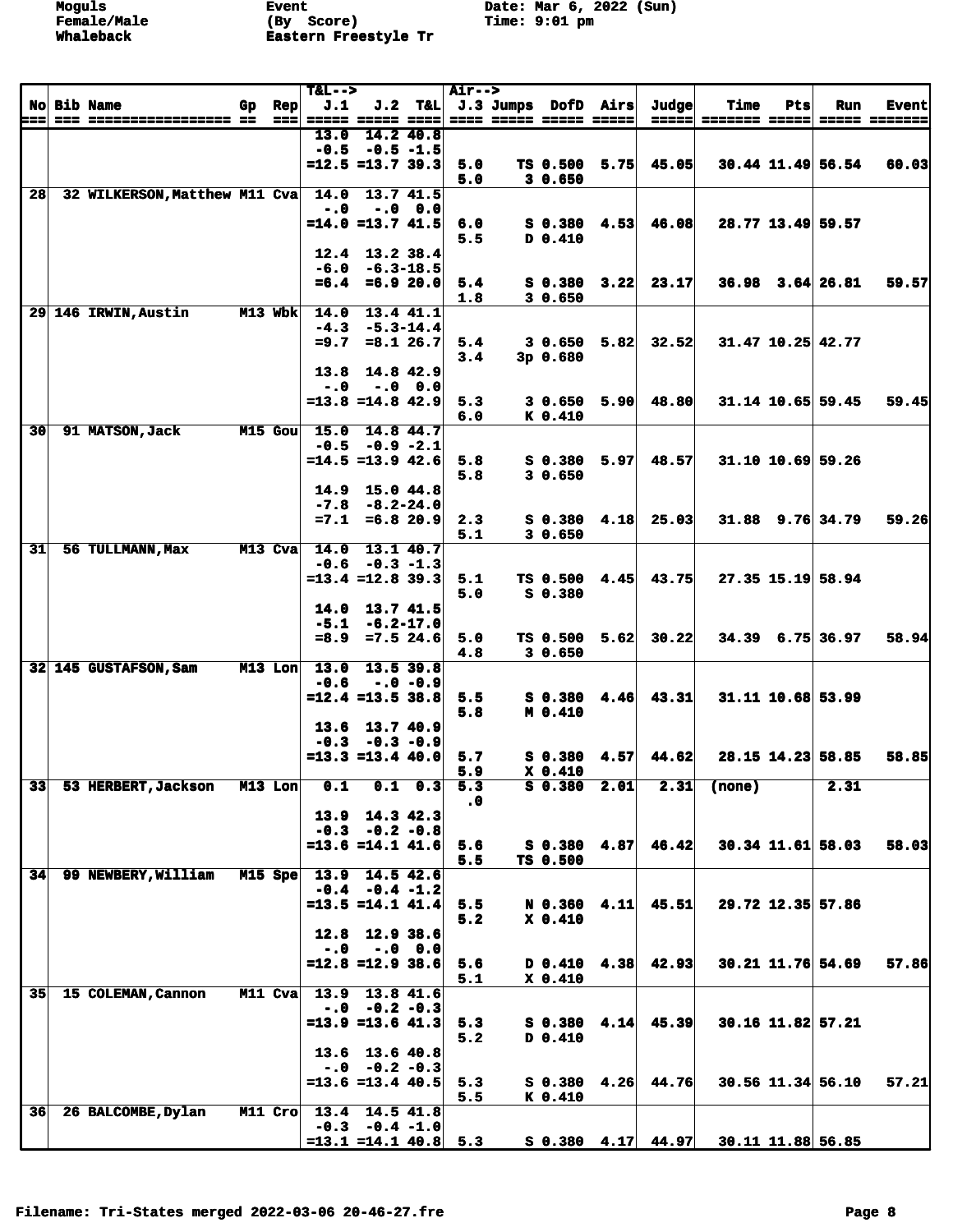|                 |                               |    |                            | $T&L-->$                |                                          |                 | <b>Air--&gt;</b> |                                              |      |                         |             |     |                        |               |
|-----------------|-------------------------------|----|----------------------------|-------------------------|------------------------------------------|-----------------|------------------|----------------------------------------------|------|-------------------------|-------------|-----|------------------------|---------------|
|                 | <b>No Bib Name</b>            | Gp | Rep                        | J.1                     |                                          |                 |                  | J.2 T&L J.3 Jumps DofD Airs                  |      | Judge                   | <b>Time</b> | Pts | Run                    | <b>Event</b>  |
| ===             |                               |    | $=$ $=$ $=$ $\blacksquare$ | <b>===== ===== ====</b> |                                          |                 | 5.7              | ==== ===== ===== =====<br>T <sub>0.380</sub> |      |                         |             |     |                        | ===== ======= |
|                 |                               |    |                            | 13.0                    | 13.1 39.2                                |                 |                  |                                              |      |                         |             |     |                        |               |
|                 |                               |    |                            |                         | $-7.6 - 7.6 - 22.8$                      |                 |                  |                                              |      |                         |             |     |                        |               |
|                 |                               |    |                            |                         | $=5.4$ =5.5 16.4                         |                 | 5.3              | $S$ 0.380 4.13                               |      | 20.48                   |             |     | $36.74$ $3.93$ $24.41$ | 56.85         |
|                 |                               |    |                            |                         |                                          |                 | 5.6              | T 0.380                                      |      |                         |             |     |                        |               |
| 37 <sup>1</sup> | 96 MARSHALL, Landon           |    | $M15$ Cro                  | 13.9                    | 12.8 40.1                                |                 |                  |                                              |      |                         |             |     |                        |               |
|                 |                               |    |                            |                         | $-0.8 - 0.7 - 2.3$                       |                 |                  |                                              |      |                         |             |     |                        |               |
|                 |                               |    |                            | $=13.1$ $=12.1$ $37.8$  |                                          |                 | 5.6              | TS 0.500 5.15                                |      | 42.95                   |             |     | 30.75 11.11 54.06      |               |
|                 |                               |    |                            |                         |                                          |                 | 6.2              | T 0.380                                      |      |                         |             |     |                        |               |
|                 |                               |    |                            | 12.9                    | 13.7 39.9                                |                 |                  |                                              |      |                         |             |     |                        |               |
|                 |                               |    |                            |                         | $-0.4 - 0.3 - 1.0$                       |                 |                  |                                              |      |                         |             |     |                        |               |
|                 |                               |    |                            | $= 12.5 = 13.4$ 38.8    |                                          |                 | 5.7<br>5.6       | TS 0.500                                     |      | $T$ 0.380 4.96 43.81    |             |     | $30.02$ 11.99 55.80    | 55.80         |
| 38              | 17 SAVAGE, Brooks             |    | M11 Cva                    | 13.0                    | 13.1 39.2                                |                 |                  |                                              |      |                         |             |     |                        |               |
|                 |                               |    |                            |                         | $-0.5 -0.5 -1.5$                         |                 |                  |                                              |      |                         |             |     |                        |               |
|                 |                               |    |                            | $=12.5$ =12.6 37.7      |                                          |                 | 5.2              | K 0.410                                      | 5.03 | 42.68                   |             |     | 29.47 12.65 55.33      |               |
|                 |                               |    |                            |                         |                                          |                 | 5.8              | TS 0.500                                     |      |                         |             |     |                        |               |
|                 |                               |    |                            |                         | 13.0 13.2 39.3                           |                 |                  |                                              |      |                         |             |     |                        |               |
|                 |                               |    |                            |                         | $-0.3 - 0.5 - 1.2$                       |                 |                  |                                              |      |                         |             |     |                        |               |
|                 |                               |    |                            | $=12.7$ =12.7 38.1      |                                          |                 | 5.5              | <b>TS 0.500</b>                              | 5.04 | 43.14                   |             |     | 29.96 12.06 55.20      | 55.33         |
|                 |                               |    |                            |                         |                                          |                 | 5.6              | K 0.410                                      |      |                         |             |     |                        |               |
| 39              | 90 STONER, Oliver             |    | $M15$ Lon                  | 14.0                    | 13.641.4                                 |                 |                  |                                              |      |                         |             |     |                        |               |
|                 |                               |    |                            |                         | $-0.4 -0.7 -1.7$                         |                 |                  |                                              |      |                         |             |     |                        |               |
|                 |                               |    |                            | $= 13.6 = 12.9$ 39.8    |                                          |                 | 5.4              |                                              |      | $T$ 0.380 4.38 44.13    |             |     | $31.95$ 9.67 53.80     |               |
|                 |                               |    |                            |                         |                                          |                 | 5.7              | K 0.410                                      |      |                         |             |     |                        |               |
|                 |                               |    |                            |                         | $13.0$ $13.2$ $39.3$<br>$-0.6 -0.4 -1.5$ |                 |                  |                                              |      |                         |             |     |                        |               |
|                 |                               |    |                            | $=12.4$ =12.8 37.8      |                                          |                 | 5.0              | TS 0.500 4.75                                |      | 42.55                   |             |     | 29.41 12.72 55.27      | 55.27         |
|                 |                               |    |                            |                         |                                          |                 | 5.5              | X 0.410                                      |      |                         |             |     |                        |               |
| 40              | 95 GROSSHANDLER, Brad M15 Lon |    |                            |                         | 13.5 14.1 41.4                           |                 |                  |                                              |      |                         |             |     |                        |               |
|                 |                               |    |                            |                         | $-0.3 - 0.6 - 1.3$                       |                 |                  |                                              |      |                         |             |     |                        |               |
|                 |                               |    |                            | $=13.2$ =13.5 40.0      |                                          |                 | 5.7              | X 0.410 4.98                                 |      | 45.03                   |             |     | 31.71 9.96 54.99       |               |
|                 |                               |    |                            |                         |                                          |                 | 5.3              | TS 0.500                                     |      |                         |             |     |                        |               |
|                 |                               |    |                            |                         | 12.9 12.8 38.6                           |                 |                  |                                              |      |                         |             |     |                        |               |
|                 |                               |    |                            |                         | $-1.6$ $-1.2$ $-4.2$                     |                 |                  |                                              |      |                         |             |     |                        |               |
|                 |                               |    |                            | $=11.3$ $=11.6$ 34.4    |                                          |                 | 5.0              |                                              |      | $30.650$ $5.90$ $40.25$ |             |     | $31.80$ 9.85 50.10     | 54.99         |
| 41              | 62 HOLT, Gabriel              |    | M13 Cro                    | 13.9                    | 13.8 41.6                                |                 | 5.3              | TS 0.500                                     |      |                         |             |     |                        |               |
|                 |                               |    |                            |                         | $-0.2 -0.3 -0.8$                         |                 |                  |                                              |      |                         |             |     |                        |               |
|                 |                               |    |                            | $=13.7$ $=13.5$ 40.8    |                                          |                 | 5.1              | $S$ 0.380 3.94                               |      | 44.74                   |             |     | $31.59$ 10.11 54.85    |               |
|                 |                               |    |                            |                         |                                          |                 | 5.3              | T 0.380                                      |      |                         |             |     |                        |               |
|                 |                               |    |                            |                         | 13.1 13.3 39.6                           |                 |                  |                                              |      |                         |             |     |                        |               |
|                 |                               |    |                            |                         | $-1.6 -2.6 -6.3$                         |                 |                  |                                              |      |                         |             |     |                        |               |
|                 |                               |    |                            | $=11.5$ =10.7 33.3      |                                          |                 | 5.2              |                                              |      | $S$ 0.380 4.02 37.32    |             |     | $30.05$ 11.95 49.27    | 54.85         |
|                 |                               |    |                            |                         |                                          |                 | 5.4              | T 0.380                                      |      |                         |             |     |                        |               |
| 42              | 14 CUNDIFF, Samson            |    | M11 Wva                    | 14.2                    | 13.842.0                                 |                 |                  |                                              |      |                         |             |     |                        |               |
|                 |                               |    |                            | $-7.4$                  | $-7.7 - 22.7$                            |                 |                  |                                              |      |                         |             |     |                        |               |
|                 |                               |    |                            | $= 6.8$                 | $= 6.1$ 19.3                             |                 | 5.8              | $M$ 0.410 4.42<br>S 0.380                    |      | 23.77                   |             |     | $38.11$ 2.29 26.06     |               |
|                 |                               |    |                            | 12.8                    |                                          | 13.1 38.8       | 5.4              |                                              |      |                         |             |     |                        |               |
|                 |                               |    |                            | $-0.0$                  | $-.0 \t0.0$                              |                 |                  |                                              |      |                         |             |     |                        |               |
|                 |                               |    |                            | $=12.8$ $=13.1$ 38.8    |                                          |                 | 5.5              | M 0.410 4.58                                 |      | 43.43                   |             |     | $30.64$ 11.25 54.68    | 54.68         |
|                 |                               |    |                            |                         |                                          |                 | 5.7              | K 0.410                                      |      |                         |             |     |                        |               |
| 43              | 5 STRUGATSKIY, Cobur M09 Gou  |    |                            | 13.4                    | 13.8 40.8                                |                 |                  |                                              |      |                         |             |     |                        |               |
|                 |                               |    |                            |                         | $-.0$ $-.2$ $-.3$                        |                 |                  |                                              |      |                         |             |     |                        |               |
|                 |                               |    |                            | $=13.4$ =13.6 40.5      |                                          |                 | 5.0              | $X$ 0.410 4.05                               |      | 44.55                   |             |     | 31.59 10.11 54.66      |               |
|                 |                               |    |                            |                         |                                          |                 | 4.9              | K 0.410                                      |      |                         |             |     |                        |               |
|                 |                               |    |                            | 12.4                    | 12.9 38.0                                |                 |                  |                                              |      |                         |             |     |                        |               |
|                 |                               |    |                            |                         | $-3.1 -3.4 -9.8$                         |                 |                  |                                              |      |                         |             |     |                        |               |
|                 |                               |    |                            | $= 9.3$                 |                                          | $= 9.528.2$     | 5.3              | $X$ 0.410 4.26<br>$S$ 0.380                  |      | 32.46                   |             |     | $30.46$ 11.46 43.92    | 54.66         |
| 44              | 98 PERRY, Owen                |    | M15 Lon                    | 0.1                     |                                          | $0.1 \quad 0.3$ | 5.5<br>5.4       | T <sub>0.380</sub>                           | 3.95 | 4.25                    | 49.91       |     | 4.25                   |               |
|                 |                               |    |                            |                         |                                          |                 | 5.3              | N 0.360                                      |      |                         |             |     |                        |               |
|                 |                               |    |                            | 13.0                    | 12.8 38.7                                |                 |                  |                                              |      |                         |             |     |                        |               |
|                 |                               |    |                            |                         | $-1.0 -1.0 -3.0$                         |                 |                  |                                              |      |                         |             |     |                        |               |
|                 |                               |    |                            | $=12.0$ =11.8 35.7      |                                          |                 | 5.3              | T <sub>0.380</sub>                           | 3.81 | 39.51                   |             |     | $27.95$ 14.47 53.98    | 53.98         |
|                 |                               |    |                            |                         |                                          |                 | 5.0              | N 0.360                                      |      |                         |             |     |                        |               |
| 45 <sub>l</sub> | 54 BARRAZA, Paxton            |    | $M13$ Gou                  | 13.3                    | 13.2 39.8                                |                 |                  |                                              |      |                         |             |     |                        |               |
|                 |                               |    |                            | $-0.5$                  |                                          | $-1.1 -2.4$     |                  |                                              |      |                         |             |     |                        |               |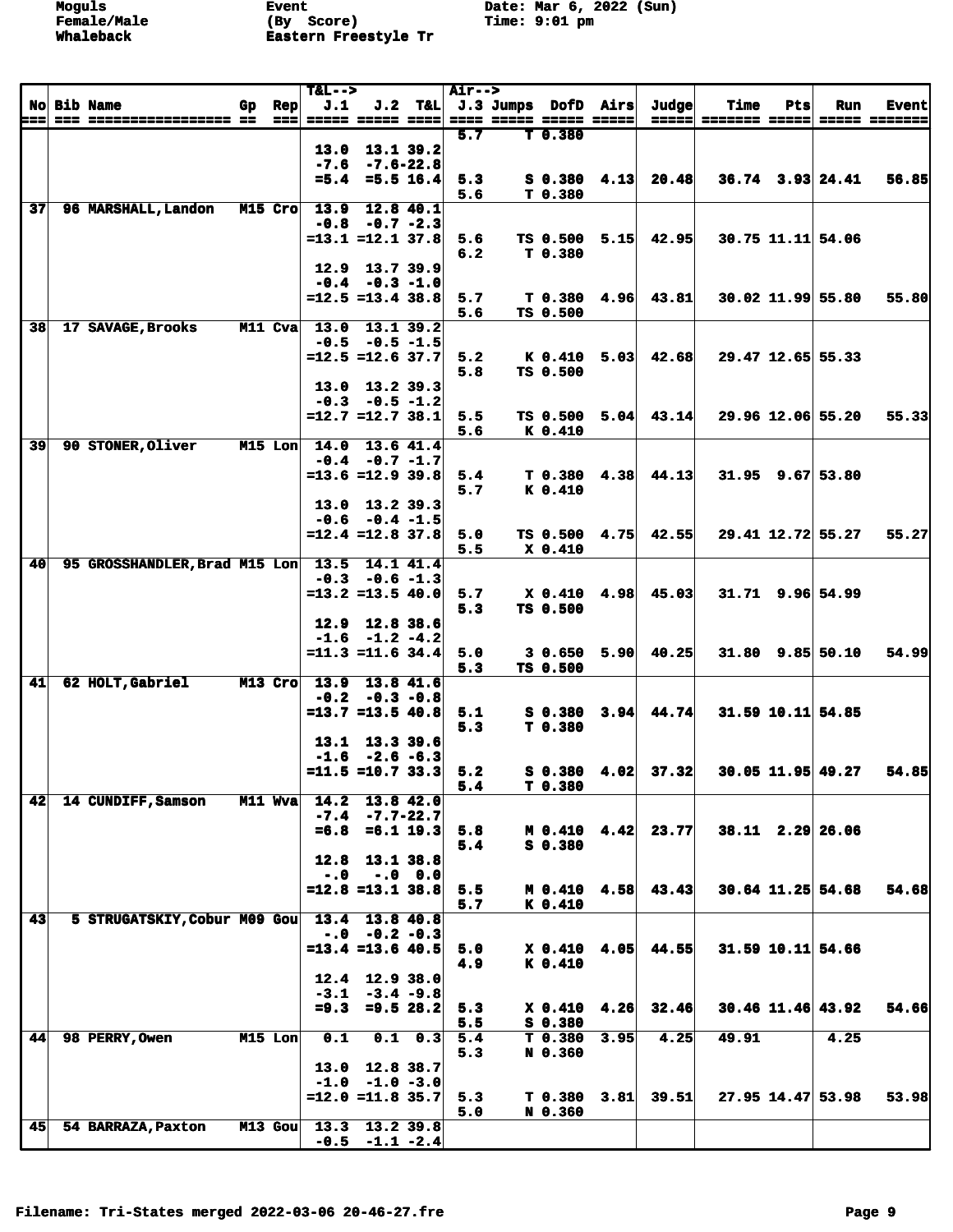**Moguls Event Date: Mar 6, 2022 (Sun) Fvent**<br>(By S **Whaleback Eastern Freestyle Tr** 

|     |                                             |     |                   | $T&L-->$ |                                             |                 | <b>Air--&gt;</b> |                                |      |       |                      |            |                        |               |
|-----|---------------------------------------------|-----|-------------------|----------|---------------------------------------------|-----------------|------------------|--------------------------------|------|-------|----------------------|------------|------------------------|---------------|
|     | <b>No Bib Name</b>                          | Gp. | <b>Rep</b>        | J.1      |                                             |                 |                  | J.2 T&L J.3 Jumps DofD Airs    |      | Judge | <b>Time</b>          | Pts        | Run                    | <b>Event</b>  |
| === |                                             |     | $=$ $=$ $=$ $\pm$ |          | ===== ===== ====                            |                 |                  | ==== ===== ===== =====         |      |       | =====  ======= ===== |            |                        | ===== ======= |
|     |                                             |     |                   |          | $= 12.8 = 12.1$ 37.3                        |                 | 5.4<br>4.4       | K <sub>0.410</sub><br>TS 0.500 | 4.41 | 41.76 |                      |            | 30.36 11.58 53.34      |               |
|     |                                             |     |                   |          | 12.3 12.8 37.7                              |                 |                  |                                |      |       |                      |            |                        |               |
|     |                                             |     |                   |          | $-2.0 -2.3 -6.4$                            |                 |                  |                                |      |       |                      |            |                        |               |
|     |                                             |     |                   |          | $=10.3$ =10.5 31.2                          |                 | 5.0              | $T$ 0.380 5.15                 |      | 36.35 |                      |            | 30.12 11.87 48.22      | 53.34         |
|     |                                             |     |                   |          |                                             |                 | 5.0              | 30.650                         |      |       |                      |            |                        |               |
| 46  | 48 BOLTON, Avery                            |     | M13 Cro           | 14.0     |                                             | 14.1 42.2       |                  |                                |      |       |                      |            |                        |               |
|     |                                             |     |                   |          | $-0.3 - 0.3 - 0.9$                          |                 |                  |                                |      |       |                      |            |                        |               |
|     |                                             |     |                   |          | $=13.7$ $=13.8$ $41.3$                      |                 | 5.5              | $S$ 0.380 4.67                 |      | 45.92 |                      |            | $33.92$ $7.31$ $53.23$ |               |
|     |                                             |     |                   |          | 13.1 13.9 40.5                              |                 | 6.3              | $D$ 0.410                      |      |       |                      |            |                        |               |
|     |                                             |     |                   |          | $-2.1 -2.2 -6.5$                            |                 |                  |                                |      |       |                      |            |                        |               |
|     |                                             |     |                   |          | $=11.0$ $=11.7$ 34.0                        |                 | 5.5              | $S$ 0.380 4.26                 |      | 38.31 |                      |            | $34.56$ 6.54 44.85     | 53.23         |
|     |                                             |     |                   |          |                                             |                 | 5.3              | D 0.410                        |      |       |                      |            |                        |               |
| 47  | 65 SEGAL, Willy                             |     | M13 Spe           |          | 15.0 14.8 44.7                              |                 |                  |                                |      |       |                      |            |                        |               |
|     |                                             |     |                   |          | $-3.6 -3.8 - 11.1$                          |                 |                  |                                |      |       |                      |            |                        |               |
|     |                                             |     |                   |          | $=11.4$ =11.0 33.6                          |                 | 4.2              | 30.6504.94                     |      | 38.54 |                      |            | 28.43 13.90 52.44      |               |
|     |                                             |     |                   |          | 12.0 13.5 38.3                              |                 | 5.4              | D 0.410                        |      |       |                      |            |                        |               |
|     |                                             |     |                   |          | $-9.0 - 9.2 - 27.3$                         |                 |                  |                                |      |       |                      |            |                        |               |
|     |                                             |     |                   | $= 3.0$  | $= 4.3$ 11.0                                |                 | 2.5              | 3 0.650                        | 4.88 | 15.83 |                      |            | $34.90$ 6.14 21.97     | 52.44         |
|     |                                             |     |                   |          |                                             |                 | 4.8              | 3p 0.680                       |      |       |                      |            |                        |               |
| 48  | 50 PIRES, Tiago                             |     | M13 Wva           |          | 12.5 13.1 38.4                              |                 |                  |                                |      |       |                      |            |                        |               |
|     |                                             |     |                   |          | $-0.2 -0.3 -0.8$                            |                 |                  |                                |      |       |                      |            |                        |               |
|     |                                             |     |                   |          | $=12.3$ $=12.8$ 37.7                        |                 | 5.2              | TS 0.500 6.17                  |      | 43.82 |                      |            | 32.89 8.55 52.37       |               |
|     |                                             |     |                   |          |                                             |                 | 5.5              | 3 0.650                        |      |       |                      |            |                        |               |
|     |                                             |     |                   |          | $12.0$ $12.3$ $36.5$<br>$-2.0 -2.0 -6.0$    |                 |                  |                                |      |       |                      |            |                        |               |
|     |                                             |     |                   |          | $=10.0$ =10.3 30.5                          |                 | 5.1              | TS 0.500 5.93                  |      | 36.38 |                      |            | $31.82$ 9.83 46.21     | 52.37         |
|     |                                             |     |                   |          |                                             |                 | 5.2              | 3 0.650                        |      |       |                      |            |                        |               |
| 49  | 16 BAKER, Jack                              |     | M11 Wva           |          | 13.2 13.6 40.2                              |                 |                  |                                |      |       |                      |            |                        |               |
|     |                                             |     |                   |          | $-0.6 -0.7 -1.9$                            |                 |                  |                                |      |       |                      |            |                        |               |
|     |                                             |     |                   |          | $= 12.6 = 12.9$ 38.3                        |                 | 5.5              | $S$ 0.380 4.30                 |      | 42.55 |                      |            | $31.93$ $9.70$ $52.25$ |               |
|     |                                             |     |                   |          |                                             |                 | 5.4              | D 0.410                        |      |       |                      |            |                        |               |
|     |                                             |     |                   |          | $12.0$ $12.2$ $36.3$<br>$-8.2 - 8.1 - 24.4$ |                 |                  |                                |      |       |                      |            |                        |               |
|     |                                             |     |                   |          | $=3.8$ $=4.1$ 11.9                          |                 | 5.2              | $S_0.380$                      | 3.27 | 15.12 |                      |            | $30.92$ 10.91 26.03    | 52.25         |
|     |                                             |     |                   |          |                                             |                 | 2.0              | 30.650                         |      |       |                      |            |                        |               |
| 50  | 47 SINGH, Rohan                             |     | $M13$ Lon         | 13.0     | 13.7 40.0                                   |                 |                  |                                |      |       |                      |            |                        |               |
|     |                                             |     |                   | $-1.0$   | $-1.2 -3.3$                                 |                 |                  |                                |      |       |                      |            |                        |               |
|     |                                             |     |                   |          | $=12.0$ =12.5 36.8                          |                 | 5.3              | $S$ 0.380 4.67                 |      | 41.42 |                      |            | $34.17$ $7.01$ $48.43$ |               |
|     |                                             |     |                   |          |                                             |                 | 4.1              | 30.650                         |      |       |                      |            |                        |               |
|     |                                             |     |                   |          | 12.6 13.3 38.8<br>$-0.3 - 0.5 - 1.2$        |                 |                  |                                |      |       |                      |            |                        |               |
|     |                                             |     |                   |          | $=12.3$ $=12.8$ 37.7                        |                 | 5.4              | $S_0.380$                      | 5.36 | 43.01 |                      |            | $32.75$ $8.71$ $51.72$ | 51.72         |
|     |                                             |     |                   |          |                                             |                 | 5.1              | 30.650                         |      |       |                      |            |                        |               |
| 51  | 67 JONES, Ben                               |     | M13 Cro           |          | 12.8 12.9 38.6                              |                 |                  |                                |      |       |                      |            |                        |               |
|     |                                             |     |                   |          | $-0.4 - 0.5 - 1.4$                          |                 |                  |                                |      |       |                      |            |                        |               |
|     |                                             |     |                   |          | $=12.4$ $=12.4$ 37.2                        |                 | 5.3              | S 0.380                        | 4.56 | 41.76 |                      |            | $31.76$ 9.90 51.66     |               |
|     |                                             |     |                   |          |                                             |                 | 5.1              | TS 0.500                       |      |       |                      |            |                        |               |
|     |                                             |     |                   | 0.1      |                                             | $0.1 \quad 0.3$ | 3.7<br>4.8       | S 0.380<br>TS 0.500            | 3.80 | 4.10  |                      | 39.21 0.97 | 5.07                   | 51.66         |
| 52  | 31 CARTER, Jackson                          |     | M11 Lon           | 12.0     | $12.3$ 36.5                                 |                 |                  |                                |      |       |                      |            |                        |               |
|     |                                             |     |                   |          | $-0.2 -0.5 -1.0$                            |                 |                  |                                |      |       |                      |            |                        |               |
|     |                                             |     |                   |          | $=11.8$ =11.8 35.4                          |                 | 5.1              | $S$ 0.380 5.37                 |      | 40.77 |                      |            | 31.05 10.75 51.52      |               |
|     |                                             |     |                   |          |                                             |                 | 5.3              | 30.650                         |      |       |                      |            |                        |               |
|     |                                             |     |                   |          | 12.1 12.9 37.5                              |                 |                  |                                |      |       |                      |            |                        |               |
|     |                                             |     |                   |          | $-4.0 - 4.0 - 12.0$                         |                 |                  |                                |      |       |                      |            |                        |               |
|     |                                             |     |                   |          | $=8.1$ $=8.9$ 25.5                          |                 | 4.8<br>5.3       | TS 0.500<br>30.650             | 5.84 | 31.34 |                      |            | $32.45$ 9.07 40.41     | 51.52         |
| 53  | 28 GRIFFIN, Andrew                          |     | $M11$ Lon         |          | $14.0$ $13.8$ $41.7$                        |                 |                  |                                |      |       |                      |            |                        |               |
|     |                                             |     |                   |          | $-1.2 -0.9 -3.2$                            |                 |                  |                                |      |       |                      |            |                        |               |
|     |                                             |     |                   |          | $=12.8$ =12.9 38.6                          |                 | 5.6              | N 0.360 4.10                   |      | 42.65 |                      |            | $32.90$ 8.53 51.18     |               |
|     |                                             |     |                   |          |                                             |                 | 5.5              | $S_0.380$                      |      |       |                      |            |                        |               |
|     |                                             |     |                   |          | 13.0 13.1 39.2                              |                 |                  |                                |      |       |                      |            |                        |               |
|     |                                             |     |                   |          | $-1.3 -1.1 -3.6$                            |                 |                  |                                |      |       |                      |            |                        |               |
|     |                                             |     |                   |          | $=11.7$ =12.0 35.5                          |                 | 5.2              | $S$ 0.380 4.88                 |      | 40.43 |                      |            | $33.43$ $7.90$ $48.33$ | 51.18         |
| 54  | 27 CIANCHETTE, Marco M11 Cva 13.1 12.5 38.4 |     |                   |          |                                             |                 | 5.2              | DD 0.560                       |      |       |                      |            |                        |               |
|     |                                             |     |                   |          |                                             |                 |                  |                                |      |       |                      |            |                        |               |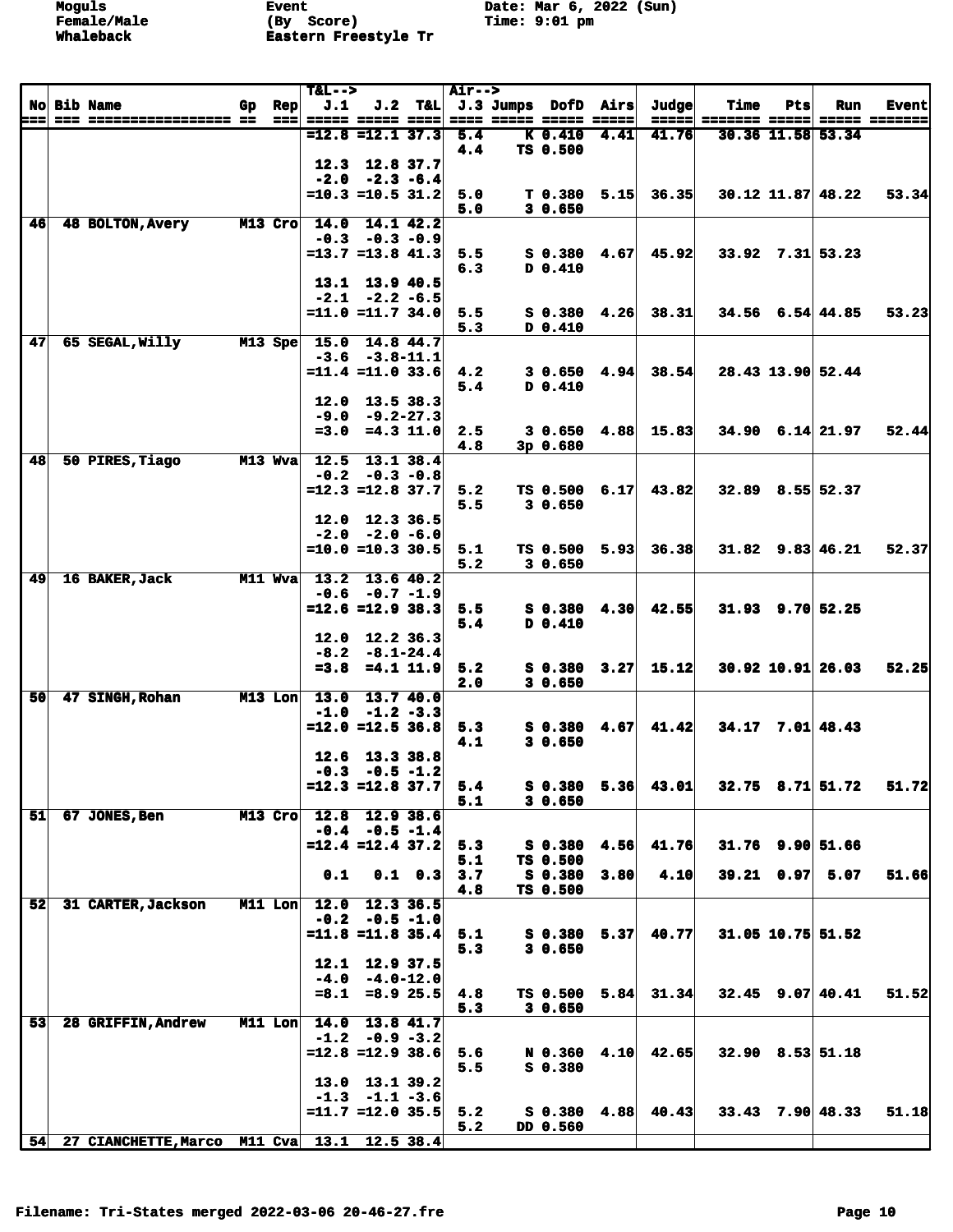|    |                               |    |           | $T&L-->$                    |                                 |               | <b>Air--&gt;</b> |                                 |      |                      |                      |     |                        |              |
|----|-------------------------------|----|-----------|-----------------------------|---------------------------------|---------------|------------------|---------------------------------|------|----------------------|----------------------|-----|------------------------|--------------|
|    | <b>No Bib Name</b>            | Gp | Rep       | J.1                         |                                 |               |                  | J.2 T&L J.3 Jumps DofD Airs     |      | Judge                | <b>Time</b>          | Pts | Run                    | <b>Event</b> |
|    |                               |    | $==$      | ===== ===== ==== <br>$-0.5$ | $-0.5 - 1.5$                    |               |                  | ==== ===== ===== =====          |      |                      | =====  ======= ===== |     |                        | ===== ====== |
|    |                               |    |           | $=12.6$ =12.0 36.9          |                                 |               | 5.4              | T 0.380                         | 4.85 | 41.75                |                      |     | $32.20$ 9.37 $51.12$   |              |
|    |                               |    |           |                             |                                 |               | 5.6              | TS 0.500                        |      |                      |                      |     |                        |              |
|    |                               |    |           |                             | 13.1 12.6 38.5                  |               |                  |                                 |      |                      |                      |     |                        |              |
|    |                               |    |           |                             | $-7.9 - 8.1 - 24.0$             |               |                  |                                 |      |                      |                      |     |                        |              |
|    |                               |    |           | $= 5.2$                     |                                 | $= 4.5$ 14.5  | 5.6              | <b>S 0.380</b>                  | 4.12 | 18.67                | 50.20                |     | 18.67                  | 51.12        |
| 55 |                               |    |           |                             |                                 |               | 4.0              | TT 0.500                        |      |                      |                      |     |                        |              |
|    | 60 BARNES, Dylan              |    | M13 Wva   | $-8.6$                      | 13.0 12.7 38.5<br>$-8.9 - 26.3$ |               |                  |                                 |      |                      |                      |     |                        |              |
|    |                               |    |           |                             | $=4.4$ =3.8 12.3                |               | 5.5              | T <sub>0.380</sub>              | 5.60 | 17.90                |                      |     | $33.02$ $8.39$ 26.29   |              |
|    |                               |    |           |                             |                                 |               | 5.4              | 30.650                          |      |                      |                      |     |                        |              |
|    |                               |    |           |                             | 12.5 12.2 37.0                  |               |                  |                                 |      |                      |                      |     |                        |              |
|    |                               |    |           |                             | $-0.3 -0.8 -1.7$                |               |                  |                                 |      |                      |                      |     |                        |              |
|    |                               |    |           | $=12.2$ $=11.4$ 35.4        |                                 |               | 5.6              | T 0.380                         | 5.69 | 41.09                |                      |     | $32.00$ $9.61$ $50.70$ | 50.70        |
|    |                               |    |           |                             |                                 |               | 5.5              | 30.650                          |      |                      |                      |     |                        |              |
| 56 | 29 MCDEVITT, Graham           |    | $M11$ Lon | 13.6                        | $-1.0 -1.9 -4.3$                | 13.8 41.1     |                  |                                 |      |                      |                      |     |                        |              |
|    |                               |    |           | $=12.6 = 11.9$ 36.8         |                                 |               | 5.2              | S 0.380                         | 4.18 | 40.93                |                      |     | $32.43$ 9.10 50.03     |              |
|    |                               |    |           |                             |                                 |               | 5.4              | D 0.410                         |      |                      |                      |     |                        |              |
|    |                               |    |           |                             | $13.3$ 13.6 40.3                |               |                  |                                 |      |                      |                      |     |                        |              |
|    |                               |    |           |                             | $-.0$ $-0.0$ $0.0$              |               |                  |                                 |      |                      |                      |     |                        |              |
|    |                               |    |           | $= 13.3 = 13.6$ 40.3        |                                 |               | 5.3              | $S_0.380$                       |      | $4.30 \mid 44.65$    |                      |     | $37.05$ $3.56$ $48.21$ | 50.03        |
|    |                               |    |           |                             |                                 |               | 5.6              | D 0.410                         |      |                      |                      |     |                        |              |
| 57 | 58 PERLUT, Nico               |    | $M13$ Gou | 14.0                        | $13.5$ 41.3                     |               |                  |                                 |      |                      |                      |     |                        |              |
|    |                               |    |           | $-8.0$<br>$= 6.0$           | -6.6-21.9<br>$= 6.9 19.4$       |               | 5.1              | K 0.410                         | 3.78 | 23.13                |                      |     | 33.66 7.62 30.75       |              |
|    |                               |    |           |                             |                                 |               | 2.6              | 30.650                          |      |                      |                      |     |                        |              |
|    |                               |    |           |                             | $12.3$ $12.6$ $37.3$            |               |                  |                                 |      |                      |                      |     |                        |              |
|    |                               |    |           |                             | $-1.6 -1.4 -4.5$                |               |                  |                                 |      |                      |                      |     |                        |              |
|    |                               |    |           | $=10.7$ $=11.2$ 32.8        |                                 |               | 5.6              | S 0.380                         | 5.56 | 38.41                |                      |     | $32.10$ $9.49$ $47.90$ | 47.90        |
|    |                               |    |           |                             |                                 |               | 5.3              | 30.650                          |      |                      |                      |     |                        |              |
| 58 | 25 WEIGOLD, Jack              |    | M11 Wva   |                             | 13.5 12.7 39.3                  |               |                  |                                 |      |                      |                      |     |                        |              |
|    |                               |    |           | $=12.5$ =11.9 36.6          | $-1.0 -0.8 -2.7$                |               | 5.0              | S 0.380                         | 3.80 | 40.40                |                      |     | 35.52 5.39 45.79       |              |
|    |                               |    |           |                             |                                 |               | 5.0              | T 0.380                         |      |                      |                      |     |                        |              |
|    |                               |    |           |                             | 11.0 11.5 33.8                  |               |                  |                                 |      |                      |                      |     |                        |              |
|    |                               |    |           |                             | $-2.0 -2.0 -6.0$                |               |                  |                                 |      |                      |                      |     |                        |              |
|    |                               |    |           | $= 9.0$                     |                                 | $= 9.527.8$   | 5.0              | S 0.380                         | 3.83 | 31.58                |                      |     | 35.18 5.80 37.38       | 45.79        |
|    |                               |    |           |                             |                                 |               | 5.1              | T 0.380                         |      |                      |                      |     |                        |              |
| 59 | 20 MARINO, Leo                |    | $M11$ Spe | 12.8                        |                                 | 13.0 38.7     |                  |                                 |      |                      |                      |     |                        |              |
|    |                               |    |           | $=12.8$ $=12.4$ 37.8        | $-.0 - 0.6 - 0.9$               |               | 5.2              | D 0.410                         |      | $4.26$ $42.06$       |                      |     | $37.17$ $3.41$ $45.47$ |              |
|    |                               |    |           |                             |                                 |               | 5.2              | $X_0, 410$                      |      |                      |                      |     |                        |              |
|    |                               |    |           |                             | $12.0$ 11.3 35.0                |               |                  |                                 |      |                      |                      |     |                        |              |
|    |                               |    |           |                             | $-.0$ $-0.5$ $-0.8$             |               |                  |                                 |      |                      |                      |     |                        |              |
|    |                               |    |           | $=12.0$ =10.8 34.2          |                                 |               | 5.0              |                                 |      | $D$ 0.410 4.14 38.34 |                      |     | 38.89 1.35 39.69       | 45.47        |
|    |                               |    |           |                             |                                 |               | 5.1              | $X_0.410$                       |      |                      |                      |     |                        |              |
| 60 | 30 OPPENHEIM, Greyson M11 Lon |    |           | 12.0 11.2 34.8              |                                 |               |                  |                                 |      |                      |                      |     |                        |              |
|    |                               |    |           | $=10.8$                     | $-1.2$ $-1.6$ $-4.2$            | $= 9.6$ 30.6  |                  |                                 |      | 34.58                |                      |     | $39.61$ 0.49 35.07     |              |
|    |                               |    |           |                             |                                 |               | 5.1<br>5.0       | S 0.380<br>D 0.410              | 3.98 |                      |                      |     |                        |              |
|    |                               |    |           | 12.0                        |                                 | 11.4 35.1     |                  |                                 |      |                      |                      |     |                        |              |
|    |                               |    |           |                             | $-0.3 -1.0 -2.0$                |               |                  |                                 |      |                      |                      |     |                        |              |
|    |                               |    |           | $=11.7$ $=10.4$ 33.2        |                                 |               | 4.8              | $S_0.380$                       | 3.95 | 37.10                |                      |     | $36.28$ 4.48 41.58     | 41.58        |
|    |                               |    |           |                             |                                 |               | 5.2              | D 0.410                         |      |                      |                      |     |                        |              |
| 61 | 3 BERGERON, Kaleb             |    | $M09$ Wbk | 11.8                        |                                 | 13.137.3      |                  |                                 |      |                      |                      |     |                        |              |
|    |                               |    |           |                             | $-0.7 - 0.5 - 1.8$              |               |                  |                                 |      |                      |                      |     |                        |              |
|    |                               |    |           | $=11.1$ =12.6 35.6          |                                 |               | 5.0<br>5.5       | T <sub>0.380</sub><br>$S$ 0.380 |      | $3.99$ 39.54         | 42.74                |     | 39.54                  |              |
|    |                               |    |           |                             | $11.6$ $11.2$ $34.2$            |               |                  |                                 |      |                      |                      |     |                        |              |
|    |                               |    |           |                             | $-0.8 - 0.7 - 2.3$              |               |                  |                                 |      |                      |                      |     |                        |              |
|    |                               |    |           | $=10.8$ =10.5 31.9          |                                 |               | 5.6              | S 0.380                         | 5.43 | 37.38                | 40.16                |     | 37.38                  | 39.54        |
|    |                               |    |           |                             |                                 |               | 5.1              | 30.650                          |      |                      |                      |     |                        |              |
| 62 | 19 BOGIGAN, Rocco             |    | M11 Lon   | 11.6                        | 11.5 34.7                       |               |                  |                                 |      |                      |                      |     |                        |              |
|    |                               |    |           | $-6.6$                      |                                 | $-5.1 - 17.5$ |                  |                                 |      |                      |                      |     |                        |              |
|    |                               |    |           | $= 5.0$                     |                                 | $=6.4$ 17.1   | 5.3              | $S$ 0.380 2.01                  |      | 19.11                | 42.10                |     | 19.11                  |              |
|    |                               |    |           | 11.0                        |                                 |               | $\cdot$ 0        |                                 |      |                      |                      |     |                        |              |
|    |                               |    |           |                             | $-0.8$ $-1.1$ $-2.9$            | 10.7 32.5     |                  |                                 |      |                      |                      |     |                        |              |
|    |                               |    |           |                             |                                 |               |                  |                                 |      |                      |                      |     |                        |              |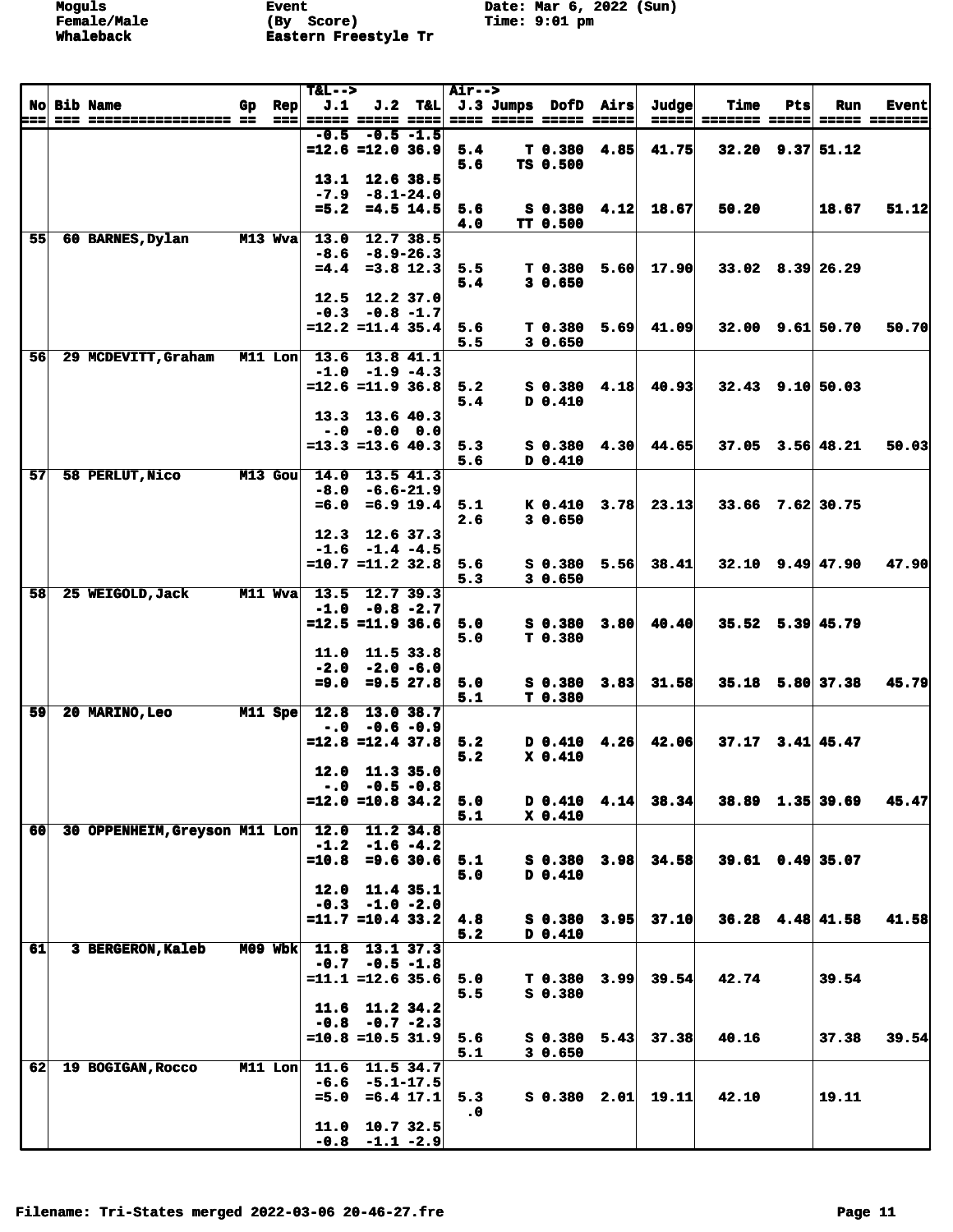**Moguls Event Date: Mar 6, 2022 (Sun)**

|      |                     |    |                   | $T&L-->$ |                      |                 | <b>Air--&gt;</b> |                                         |                    |      |                |                      |     |                        |                      |
|------|---------------------|----|-------------------|----------|----------------------|-----------------|------------------|-----------------------------------------|--------------------|------|----------------|----------------------|-----|------------------------|----------------------|
|      | No Bib Name         | Gp | Rep               | J.1      |                      |                 |                  | $J.2$ T&L $J.3$ Jumps DofD Airs         |                    |      | Judge          | Time                 | Pts | Run                    | <b>Event</b>         |
| $==$ |                     |    | $=$ $=$ $=$ $\pm$ |          |                      |                 |                  | ===== ===== ==== ==== ===== ===== ===== |                    |      |                | =====  ======= ===== |     |                        | <b>===== =======</b> |
|      |                     |    |                   | $=10.2$  | $= 9.629.7$          |                 | 5.4              |                                         | $S$ 0.380          | 4.06 | 33.76          | $35.26$ 5.70         |     | 39.46                  | 39.46                |
|      |                     |    |                   |          |                      |                 | 5.3              |                                         | T 0.380            |      |                |                      |     |                        |                      |
|      | 63 105 CANES, Ethan |    | M11 Lon           |          | 12.9 13.0 38.8       |                 |                  |                                         |                    |      |                |                      |     |                        |                      |
|      |                     |    |                   | $-2.0$   | $-2.1 - 6.1$         |                 |                  |                                         |                    |      |                |                      |     |                        |                      |
|      |                     |    |                   |          | $=10.9$ $=10.9$ 32.7 |                 | 5.1              |                                         | $S$ 0.380 4.20     |      | 36.90          | 42.31                |     | 36.90                  |                      |
|      |                     |    |                   |          | $12.5$ 13.6 39.2     |                 | 3.5              |                                         | 30.650             |      |                |                      |     |                        |                      |
|      |                     |    |                   |          | $-6.0 - 6.0 - 18.0$  |                 |                  |                                         |                    |      |                |                      |     |                        |                      |
|      |                     |    |                   | $= 6.5$  | $=7.6$ 21.1          |                 | 5.2              |                                         | S 0.380            | 3.59 | 24.74          | 47.60                |     | 24.74                  | 36.90                |
|      |                     |    |                   |          |                      |                 | 2.5              |                                         | 30.650             |      |                |                      |     |                        |                      |
| 64   | 49 CANES, Gabriel   |    | $M13$ Lon         | 0.1      |                      | $0.1 \quad 0.3$ | 4.8              |                                         | S <sub>0.380</sub> | 1.82 | 2.12           | (none)               |     | 2.12                   |                      |
|      |                     |    |                   |          |                      |                 | $\cdot$ 0        |                                         |                    |      |                |                      |     |                        |                      |
|      |                     |    |                   | 9.4      |                      | 9.5 28.3        |                  |                                         |                    |      |                |                      |     |                        |                      |
|      |                     |    |                   | $-.0$    | $-0.2 - 0.3$         |                 |                  |                                         |                    |      |                |                      |     |                        |                      |
|      |                     |    |                   | $= 9.4$  |                      | $= 9.328.1$     | 5.0              |                                         | T 0.380            |      | $3.87$ $31.92$ |                      |     | $36.13$ 4.66 36.58     | 36.58                |
|      |                     |    |                   |          |                      |                 | 5.2              |                                         | $S$ 0.380          |      |                |                      |     |                        |                      |
| 65   | 4 BALCOMBE, Owen    |    | M09 Cro           | 12.8     | $12.3$ 37.7          |                 |                  |                                         |                    |      |                |                      |     |                        |                      |
|      |                     |    |                   | $-6.1$   | $-5.0 - 16.6$        |                 |                  |                                         |                    |      |                |                      |     |                        |                      |
|      |                     |    |                   | $= 6.7$  | $=7.3$ 21.0          |                 | 5.2              |                                         | S 0.380            | 4.02 | 25.02          |                      |     | $40.01$ $0.01$ $25.03$ |                      |
|      |                     |    |                   |          |                      |                 | 5.7              |                                         | N 0.360            |      |                |                      |     |                        |                      |
|      |                     |    |                   |          | 11.4 11.3 34.1       |                 |                  |                                         |                    |      |                |                      |     |                        |                      |
|      |                     |    |                   | $-2.1$   | $-1.8 - 5.9$         |                 |                  |                                         |                    |      |                |                      |     |                        |                      |
|      |                     |    |                   | $= 9.3$  | $= 9.528.2$          |                 | 5.0              |                                         | S 0.380<br>T 0.380 | 3.87 | 32.07          |                      |     | $39.91$ 0.13 32.20     | 32.20                |
| 66   | 52 BERGERON, Kane   |    | M13 Wbk           | 13.0     | 12.4 38.1            |                 | 5.2              |                                         |                    |      |                |                      |     |                        |                      |
|      |                     |    |                   | $-7.5$   | $-7.2 - 22.0$        |                 |                  |                                         |                    |      |                |                      |     |                        |                      |
|      |                     |    |                   | $= 5.5$  | $= 5.2 16.0$         |                 | 5.0              |                                         | $30.650$ $5.63$    |      | 21.68          |                      |     | 38.44 1.89 23.57       |                      |
|      |                     |    |                   |          |                      |                 | 3.5              |                                         | 3p0.680            |      |                |                      |     |                        |                      |
|      |                     |    |                   | 11.9     | 11.034.3             |                 |                  |                                         |                    |      |                |                      |     |                        |                      |
|      |                     |    |                   |          | $-7.1 - 7.3 - 21.6$  |                 |                  |                                         |                    |      |                |                      |     |                        |                      |
|      |                     |    |                   | $= 4.8$  | $=3.7$ 12.8          |                 | 5.0              |                                         | 3 0.650            | 5.53 | 18.28          |                      |     | $35.48$ $5.44$ 23.72   | 23.72                |
|      |                     |    |                   |          |                      |                 | 6.0              |                                         | S 0.380            |      |                |                      |     |                        |                      |
| 67   | 23 TOSSELL, Caleb   |    | M11 Cro           | 11.5     | $11.8$ 35.0          |                 |                  |                                         |                    |      |                |                      |     |                        |                      |
|      |                     |    |                   | $-7.0$   | $-8.0 - 22.5$        |                 |                  |                                         |                    |      |                |                      |     |                        |                      |
|      |                     |    |                   | $= 4.5$  | $= 3.8$ 12.5         |                 | 3.4              |                                         | $S_0.380$          | 3.19 | 15.64          | 41.88                |     | 15.64                  |                      |
|      |                     |    |                   |          |                      |                 | 5.0              |                                         | T 0.380            |      |                |                      |     |                        |                      |
|      |                     |    |                   | 11.2     | 11.033.3             |                 |                  |                                         |                    |      |                |                      |     |                        |                      |
|      |                     |    |                   | $-9.2$   | $-9.5 - 28.0$        |                 |                  |                                         |                    |      |                |                      |     |                        |                      |
|      |                     |    |                   | $= 2.0$  | $=1.5$ 5.3           |                 | 5.2              |                                         | $S$ 0.380          | 3.77 | 9.02           | 44.83                |     | 9.02                   | 15.64                |
| 68   |                     |    |                   |          |                      |                 | 5.0              |                                         | N 0.360            |      |                |                      |     |                        |                      |
|      | 68 KARIS, Brody     |    | M13 Lon           | dns      | dns                  | dns             |                  |                                         |                    | dns  | dns            |                      |     | dns                    |                      |
|      |                     |    |                   |          |                      | dns             |                  |                                         |                    | dns  |                | (none)               |     | dns                    | dns                  |
|      |                     |    |                   |          |                      |                 |                  |                                         |                    |      |                |                      |     |                        |                      |
|      |                     |    |                   |          |                      |                 |                  |                                         |                    |      |                |                      |     |                        |                      |
|      |                     |    |                   |          |                      |                 |                  |                                         |                    |      |                |                      |     |                        |                      |

**Male = 26.68, Female = 29.04**

**Winfree 2022.00, B Rules, Rand=419 @ 2:10p(22-3-5), M**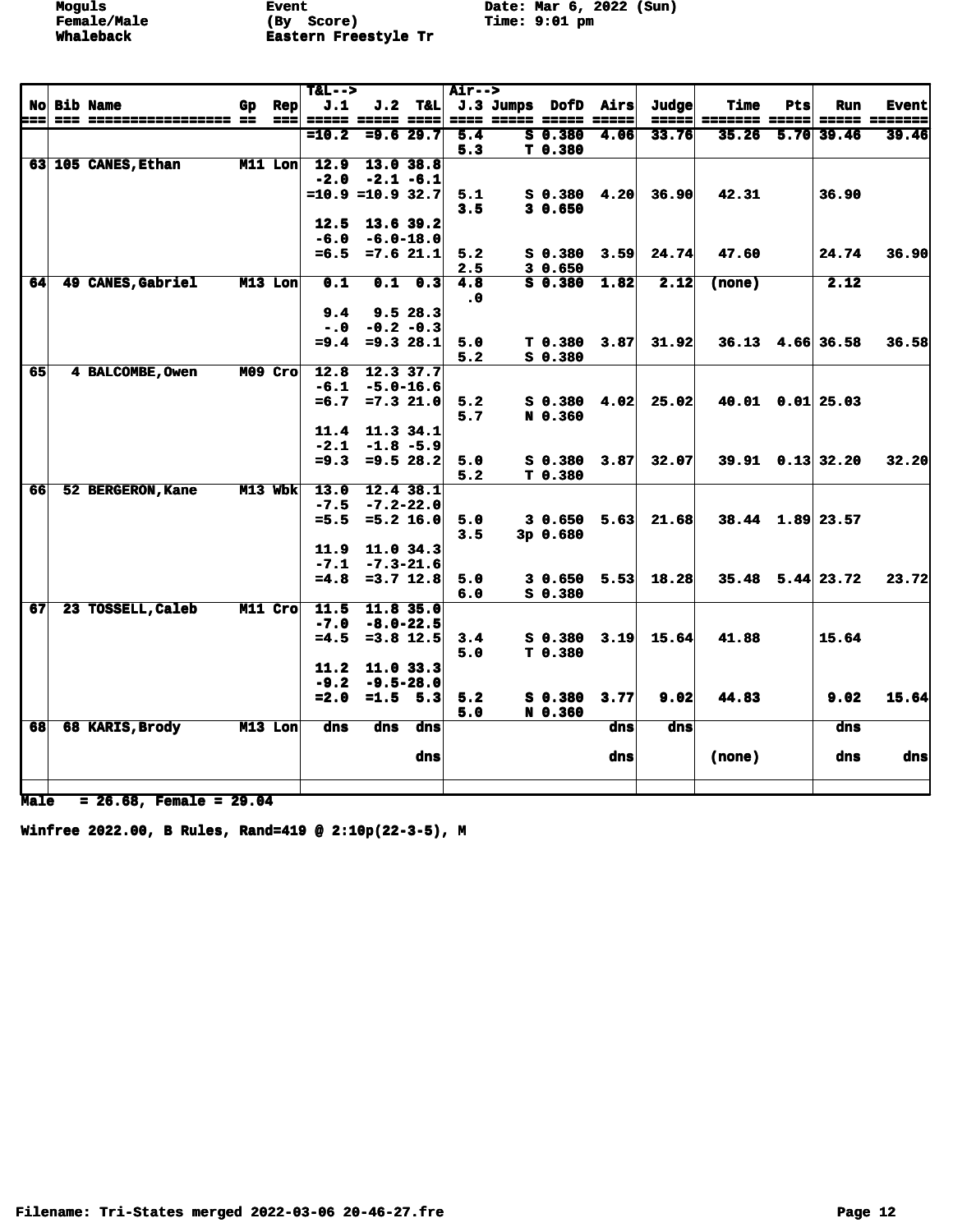**------------------------------------------------------------------------------ Female/Male (By Group Score) Time: 9:02 pm**

**Moguls Finals Date: Mar 6, 2022 (Sun)**

**Whaleback Eastern Freestyle Tr** 

**------------------------------------------------------------------------------ No Bib# Name Gp Representing Score === ==== ================== == ============ ================== 1 1 HEWITT,Lillian F09 Cro Crotched 46.53 1 9 ROYALL,Brynn F11 Cva Carrabas 67.58 2 7 WIERNUSZ,Harper F11 Lon Loon 62.97 3 6 CARROLL,Ayla F11 Cro Crotched 62.65 4 122 KELLEY,Amelia F11 Lon Loon 53.38 5 13 HENSON,Anna F11 Cro Crotched 52.84 6 11 COTHEY,Elsie F11 Lon Loon 52.67 7 12 RIOTTE,Penelope F11 Cva Carrabas 49.43 8 10 PRESTON,Hazel F11 Lon Loon 45.01 1 44 DOWLING,Isabella F13 Cva Carrabas 74.81 2 41 WATERS,Kaleigh F13 Wva Watervil 72.04 3 34 ROSE,Celia F13 Cva Carrabas 68.46 4 36 BRYANT,Sage F13 Cva Carrabas 65.62 5 33 CIANCHETTE,Anna F13 Cva Carrabas 62.79 6 35 FLYNN,Molly F13 Lon Loon 60.16 7 42 SCANLON,Cody Ann F13 Gould Academ 59.96 8 38 DIAMANTOPOULOS,Eliza F13 Lon Loon 56.44 9 45 CARRIERE,Dani F13 Wbk Whalebac 55.11 10 37 O'NEILL,Cara F13 Wva Watervil 54.54 11 46 IRWIN,Adelyn F13 Wbk Whalebac 54.53 12 39 MERHIGE,Anne F13 Gould Academ 51.33 13 43 GOULD,Avery F13 Lon Loon 46.94 14 40 SALLUM,Virginia F13 Wva Watervil 45.01 1 85 KUTZEN,Claire F15 Gould Academ 68.00** 2 77 FITZMORRIS, Hauna **3 78 PELLERIN,Abigail F15 Cva Carrabas 64.59 4 81 SMITH,Jocelyn F15 Lon Loon 63.64 5 107 ACKERMAN,Kelsey F15 Lon Loon 62.20 6 80 DUNN,Sage F15 Cva Carrabas 59.32 7 82 DELSESTO,Amelia F15 Gould Academ 59.26 8 84 MARCHAND,Annabelle F15 Gould Academ 57.71 9 83 GROCKI,Maeve F15 Gsr Gould/Su 57.26 1 2 MATSON,Tucker M09 Gould Academ 60.73 2 5 STRUGATSKIY,Coburn M09 Gould Academ 54.66 3 3 BERGERON,Kaleb M09 Wbk Whalebac 39.54 4 4 BALCOMBE,Owen M09 Cro Crotched 32.20 1 24 SKILLINGS,Jack M11 Wva Watervil 63.36 2 22 HAYNER,Tyson M11 Cva Carrabas 62.69 3 18 HEWITT,Samuel M11 Cro Crotched 60.20 M11 Cva Carrabas 59.57 5 15 COLEMAN,Cannon M11 Cva Carrabas 57.21 6 26 BALCOMBE,Dylan M11 Cro Crotched 56.85 7 17 SAVAGE,Brooks M11 Cva Carrabas 55.33 8 14 CUNDIFF,Samson M11 Wva Watervil 54.68 9 16 BAKER,Jack M11 Wva Watervil 52.25 10 31 CARTER,Jackson M11 Lon Loon 51.52 11 28 GRIFFIN,Andrew M11 Lon Loon 51.18 12 27 CIANCHETTE,Marco M11 Cva Carrabas 51.12**

**13 29 MCDEVITT,Graham M11 Lon Loon 50.03 14 25 WEIGOLD,Jack M11 Wva Watervil 45.79**